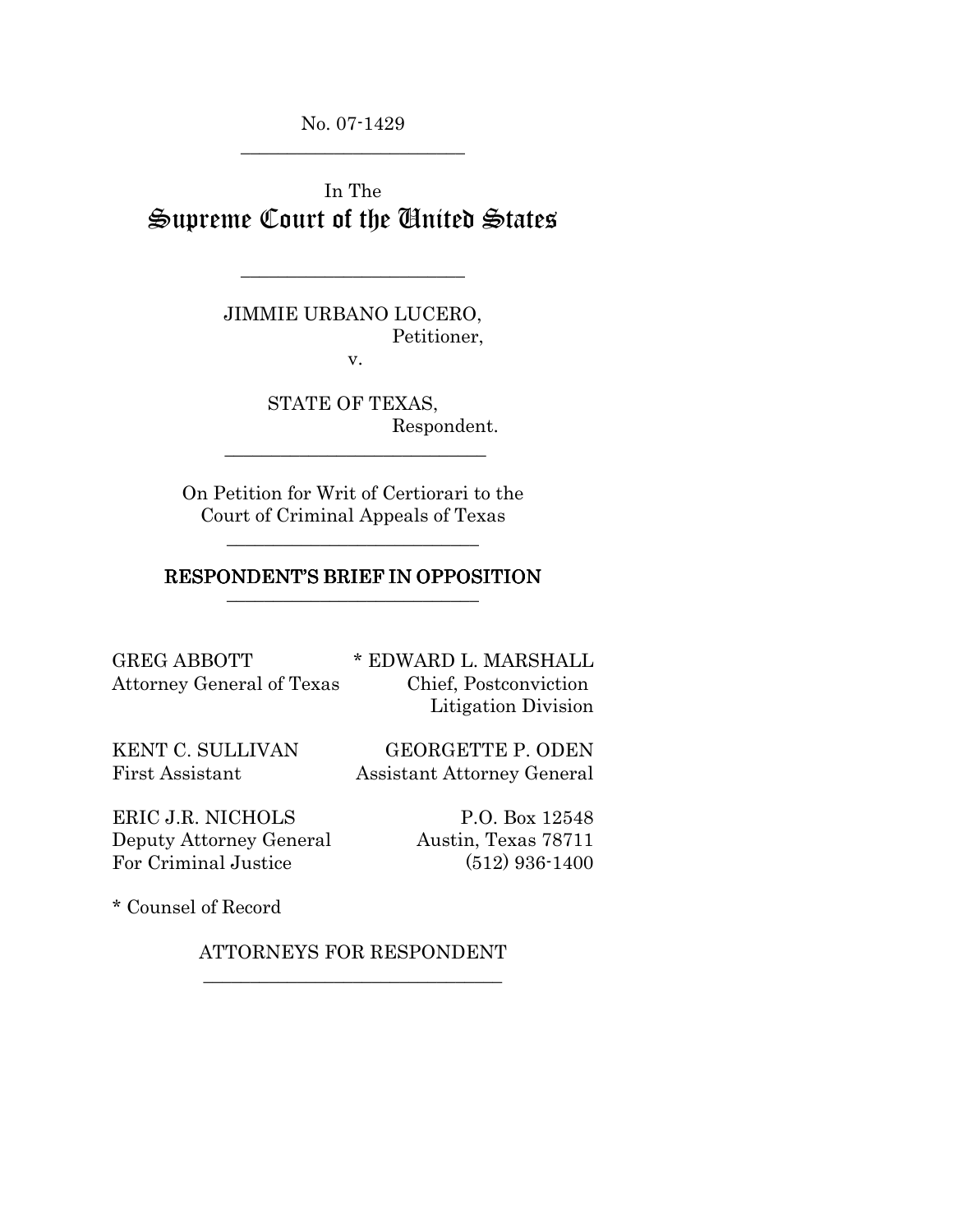#### QUESTIONS PRESENTED

The Sixth Amendment prohibits exposing juries to outside influences during deliberations. Such influences include bribery, information from third parties about the facts of the case, or other communications that have factual relevance to the issues before the jury. Courts must conduct a case-by-case examination to determine if an outside influence gives rise to a presumption of prejudice. Lucero's jury foreman began their hours of penalty-phase deliberation by reading, from his personal Bible, a quote instructing them to follow man's law. The trial court, in denying Lucero's motion for a new trial, found that he failed to show any harm. The state's highest court affirmed. Lucero now seeks certiorari review of that decision on a variety of grounds.

- 1. Is a Bible passage which duplicates the trial court's instructions considered an external influence on the jury that is presumed to be prejudicial?
- 2. If prejudice is presumed, was there sufficient evidence before the trial court to support its conclusion that the passage had no effect on the verdict?
- 3. Did the court below properly apply state law in denying a hearing on Lucero's motion for new trial?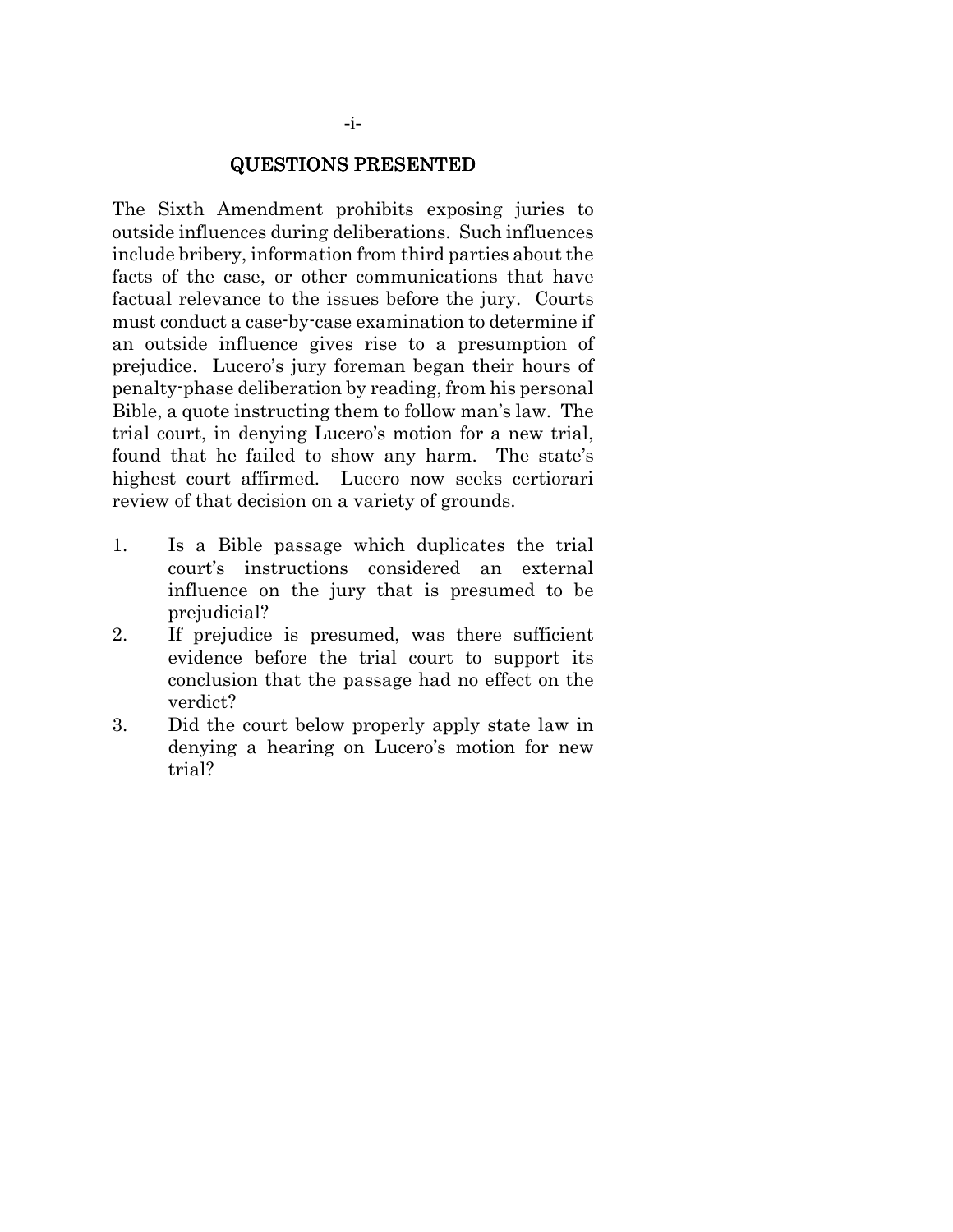# TABLE OF CONTENTS

# PAGE

| <b>QUESTIONS PRESENTED</b> i                                                                                                                                                      |
|-----------------------------------------------------------------------------------------------------------------------------------------------------------------------------------|
|                                                                                                                                                                                   |
|                                                                                                                                                                                   |
| BRIEF IN OPPOSITION TO PETITION FOR                                                                                                                                               |
| STATEMENT OF THE CASE $\ldots \ldots \ldots \ldots \ldots \ldots$                                                                                                                 |
| I.                                                                                                                                                                                |
| II.                                                                                                                                                                               |
| III.<br>Relevant Facts Regarding the Jury's<br>Punishment Deliberations  3                                                                                                        |
| Disposition in Court Below $\ldots \ldots \ldots \ldots \ldots$ 8<br>IV.                                                                                                          |
| <b>REASONS FOR DENYING THE WRIT</b> 9                                                                                                                                             |
| Ī.<br>The Jurors' Consultation of the Bible in the<br>Jury Room Did Not Constitute an External<br>Influence That Raises a Presumption of<br>Prejudice Under the Sixth Amendment 9 |
| II.<br><b>Both Subjective and Objective Evidence</b><br>in the Record Supports the Lower Court's<br>Finding that Error, if any, was                                               |
| CONCLUSION $\ldots \ldots \ldots \ldots \ldots \ldots \ldots \ldots \ldots \ldots 21$                                                                                             |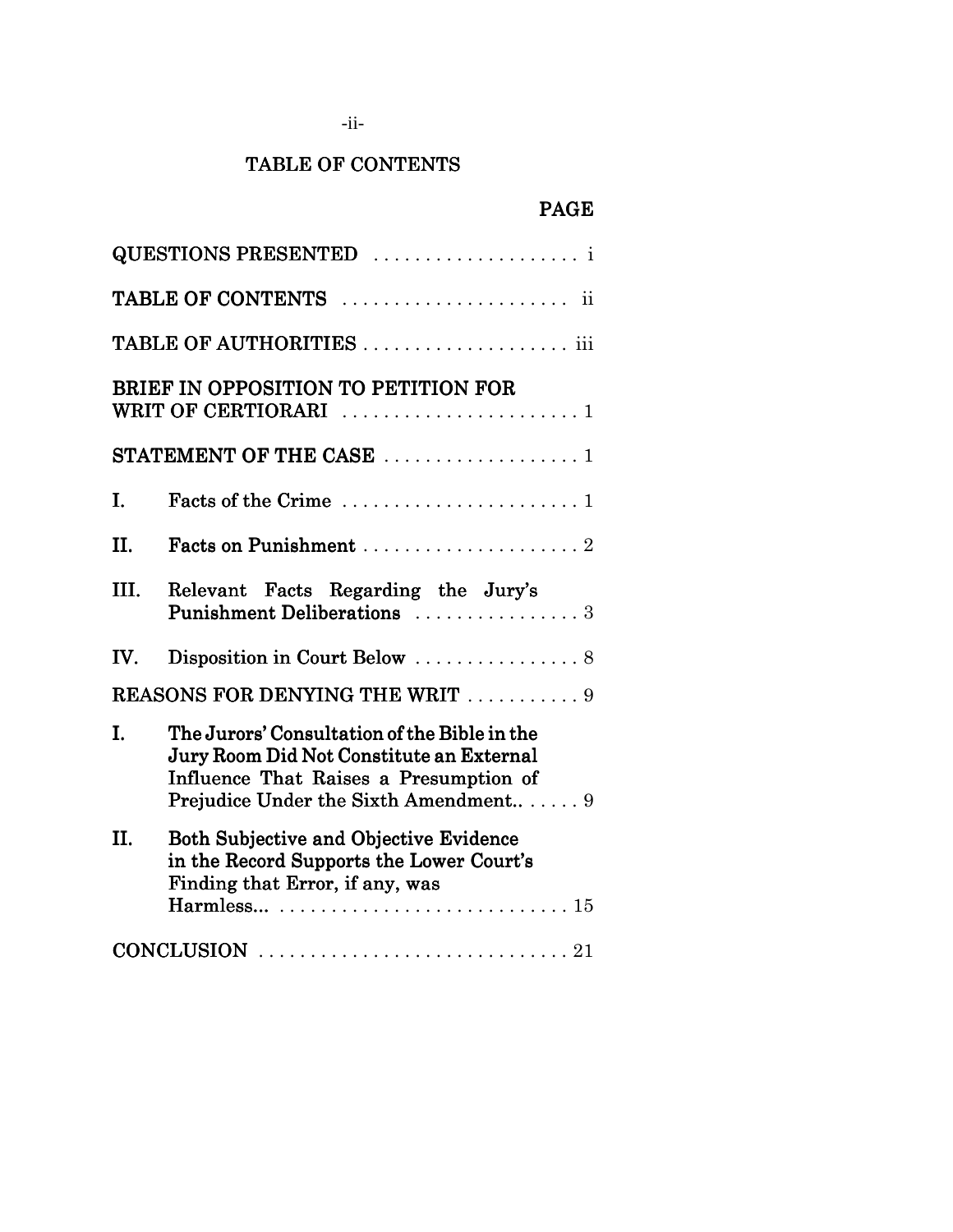## -iii-

# TABLE OF AUTHORITIES

# CASES PAGE

| <i>Brandt v. Surber</i> , 194 S.W.3d 108 (Tex.<br>App. Corpus Christi 2006, pet. denied) $\dots \dots 6$                    |
|-----------------------------------------------------------------------------------------------------------------------------|
| Chapman v. California, 386 U.S. 18 (1967)  13, 16                                                                           |
| <i>Delaware v. Van Arsdall</i> , 475 U.S. 673 (1986)  16                                                                    |
| Dunkins v. State, 838 S.W.2d 898 (Tex.App.-<br>Texarkana 1992, pet. ref'd.) $\ldots \ldots \ldots \ldots \ldots$            |
| <i>Easly v. State</i> , 163 S.W.3d 839 (Tex.App.<br>Dallas 2005, no pet.) $\dots \dots \dots \dots \dots \dots \dots \dots$ |
| <i>Fields v. Brown</i> , 503 F.3d at 755 (9th Cir 2007). 12, 15                                                             |
| <i>Garcia v. Andrews</i> , 488 F.3d. 370 (6th Cir. 2007) 13                                                                 |
| Garcia v. Bertsch, 470 F.3d 748 (8th Cir. 2006)  13                                                                         |
| Golden Eagle Archery Inc. v. Jackson,                                                                                       |
| <i>Hyde v. United States, 225 U.S. 347 (1912)  9</i>                                                                        |
| <i>Jones v. Francis</i> , $312$ S.E.2d $200$ (Ga. 1984) $\dots \dots 14$                                                    |
| Keeton v. State, 724 S.W.2d 58<br>(Tex. Crim. App. 1987) 12                                                                 |
| Martinez v. State, 74 S.W.3d 19<br>$(Tex.Crim. App 2002) \ldots \ldots \ldots \ldots \ldots \ldots 20$                      |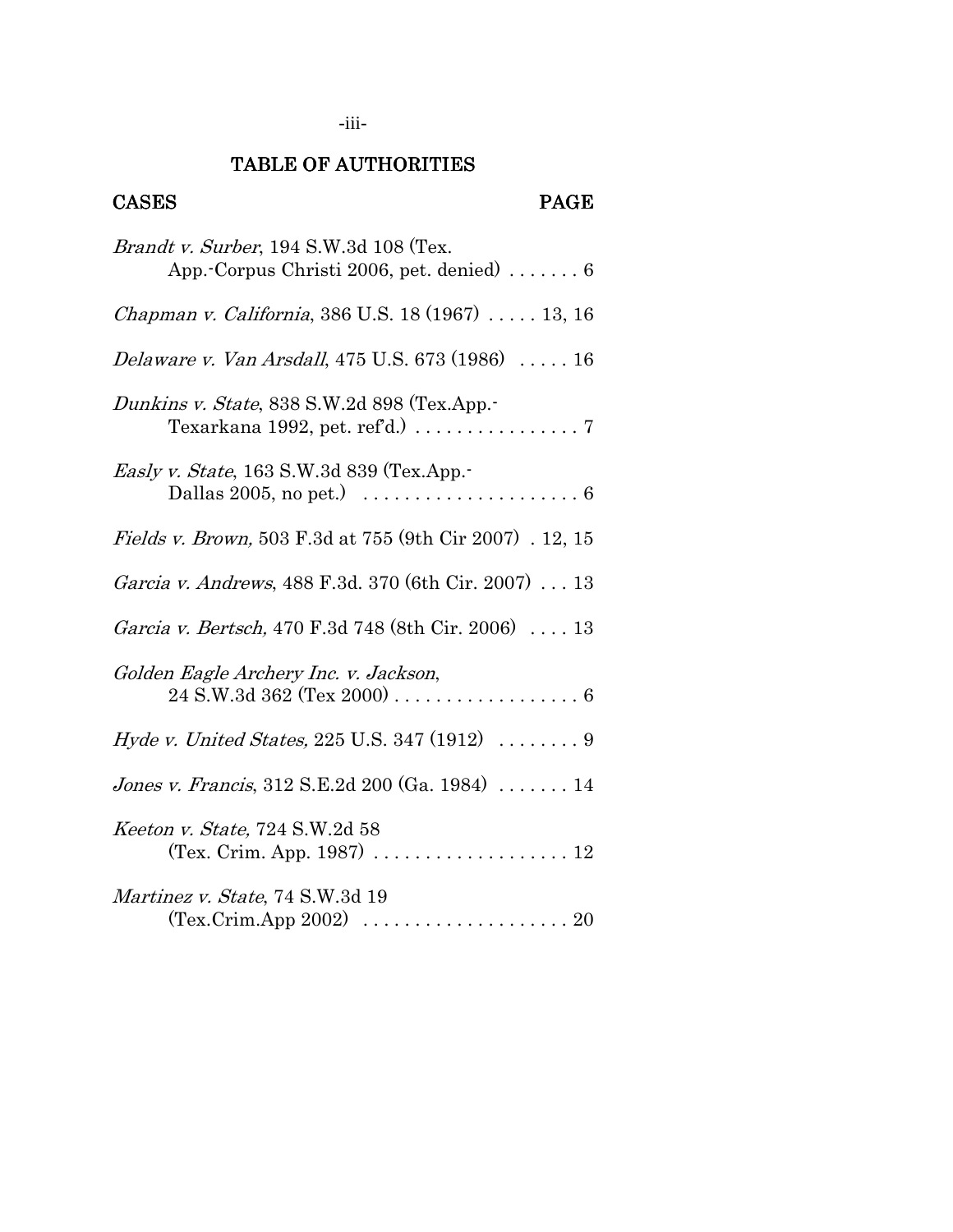# TABLE OF AUTHORITIES

| <b>CASES</b><br><b>PAGE</b>                                                                     |
|-------------------------------------------------------------------------------------------------|
| Mattox v. United States, 146 U.S. 140 (1892)  9                                                 |
| McDonald v. Pless, 238 U.S. 264 (1915)  9                                                       |
| McDowell v. Calderon, 107 F.3d 1351                                                             |
| McDowell v. Calderon, 107 F.3d 1351                                                             |
| Oliver v. Quarterman,  F.3d , 2008<br>WL 3522425, (5th Cir. August 14, 2008) 10, 11             |
| Parker v. Gladden, 385 U.S. 363 (1966)  9,12                                                    |
| <i>People v. Harlan</i> , 109 P.3d 616 (Colo. 2005) $\ldots \ldots 17$                          |
| <i>People v. Williams</i> , 148 P.3d 47 (Cal. 2006) $\ldots \ldots$ 14                          |
| Perry v. Safeco Ins. Co., 821 S.W.2d 279 (Tex.<br>App. Houston [1st Dist.] 1991, writ denied) 6 |
| <i>Remmer v. United States, 347 U.S. 227 (1954)  9, 13</i>                                      |
| <i>Billings v. Polk, 441 F.3d 238</i>                                                           |
| <i>Robinson v. Polk</i> , 438 F.3d 350 (4th Cir. 2006) 10                                       |
| <i>Robinson v. Polk</i> , 444 F.3d 225 (4th Cir. 2006) 10                                       |
|                                                                                                 |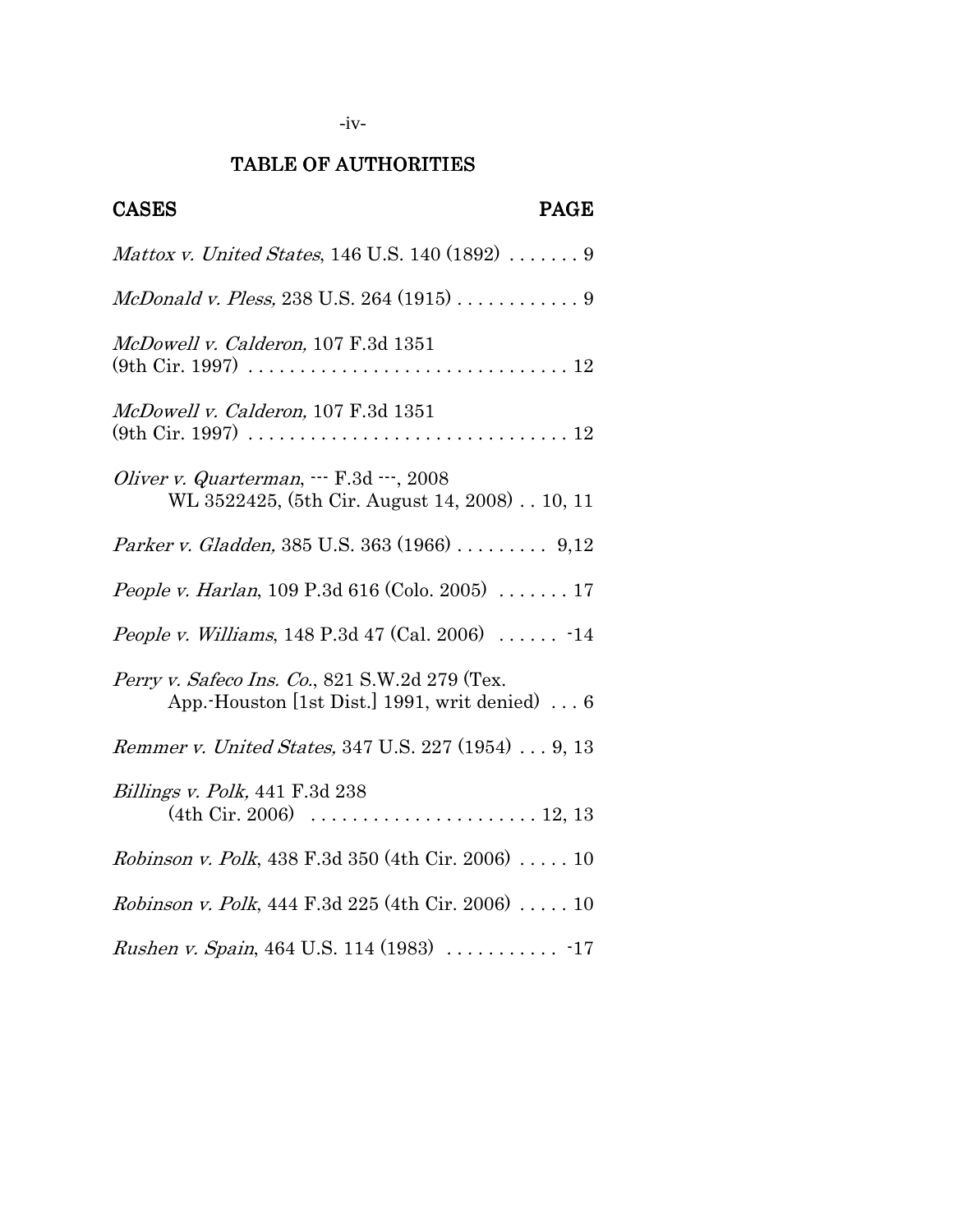# TABLE OF AUTHORITIES

| <b>CASES</b><br><b>PAGE</b>                                                                                                |
|----------------------------------------------------------------------------------------------------------------------------|
|                                                                                                                            |
| State v. Harrington, 627 S.W.2d 345<br>(Tenn. 1981) $\ldots \ldots \ldots \ldots \ldots \ldots \ldots \ldots \ldots 15$    |
| <i>State v. Kelly</i> , 502 S.E.2d 99 (S.C. 1998) 14                                                                       |
| Tanner v. United States, 483 U.S. 107                                                                                      |
| Turner v. Louisiana, 379 U.S. 466 (1965)  9,12                                                                             |
|                                                                                                                            |
| United States v. Gallardo, 497 F.3d 727                                                                                    |
| United States v. Lara-Ramirez 519 F3d 76<br>(1st $C$ ir - Puerto Rico 2008)  15                                            |
| Wallace v. State, 106 S.W.3d 103<br>$(Tex.Crim. App. 2003) \dots \dots \dots \dots \dots \dots \dots \dots \dots \dots 20$ |
| Witherspoon v. Illinois, 391 U.S. 510 (1968)  15                                                                           |
| <i>Yates v. Evatt</i> , 500 U.S. 391 (1991) 17                                                                             |
| <b>STATUTES</b>                                                                                                            |

|  |  | Tex. Code Crim. Proc. art. $37.071$ , $\S 2(h)$ (West 2006) 8 |  |  |  |
|--|--|---------------------------------------------------------------|--|--|--|
|  |  | Tex. Code Crim. Proc. art. 37.071, §§ 2(b) & (e)  2           |  |  |  |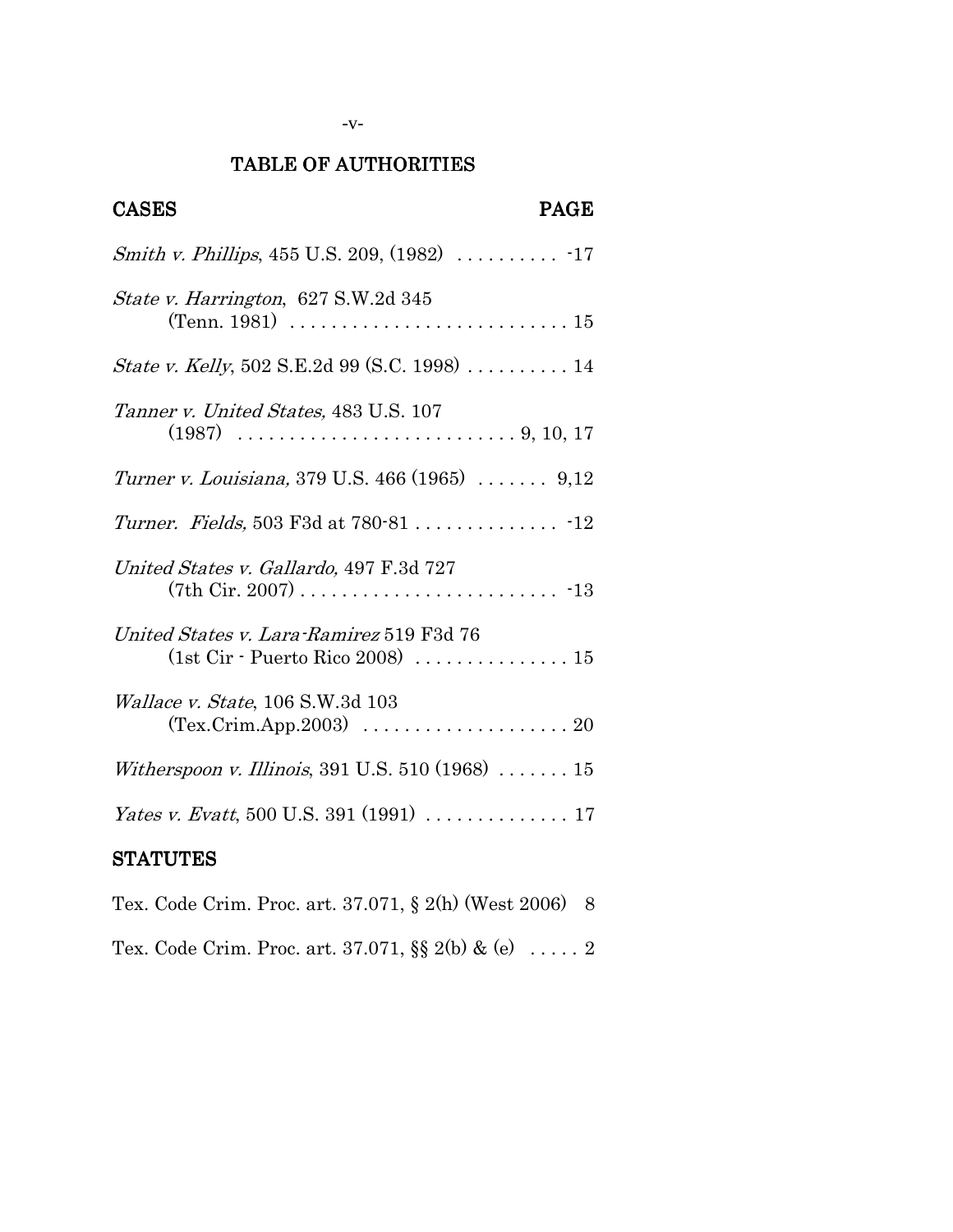# -vi-

## TABLE OF AUTHORITIES

# CASES PAGE

Tex. Penal Code Ann. § 19.03(a)(7) (West 2006) . . . . . 2

## MISCELLANEOUS

Texas Rule of Evidence 606(b) . . . . . . . . . . 6,7,16,18,20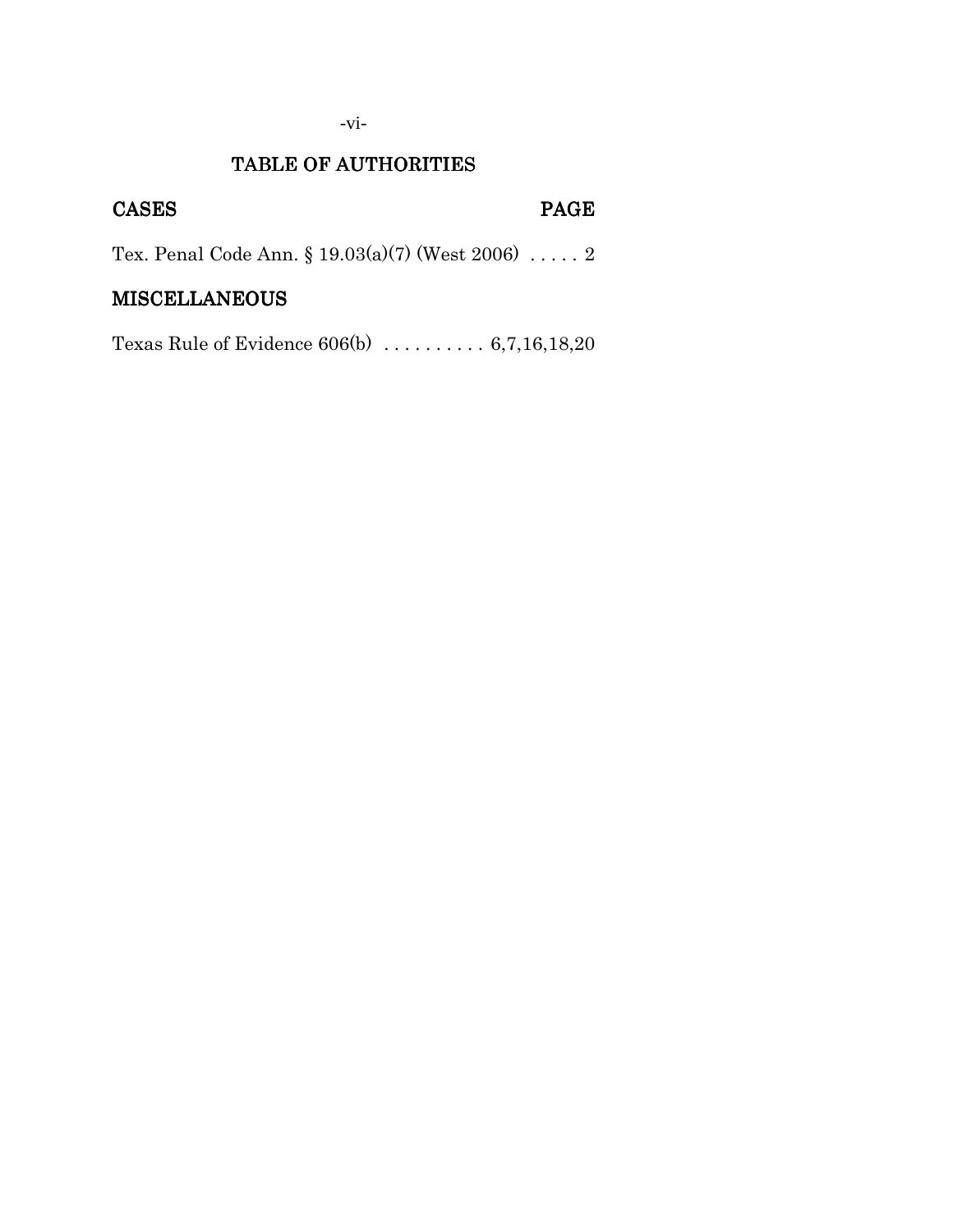## BRIEF IN OPPOSITION TO PETITION FOR WRIT OF CERTIORARI

Petitioner Jimmie Urbano Lucero (Lucero) was properly convicted and sentenced to die for the capital murder of his neighbors Maria Fabiana Robledo, Maria Manuela Robledo, and Pedro Robledo. In the instant petition for certiorari review, Lucero complains that his death sentence is void because the jurors read the Bible during punishment deliberations. As demonstrated below, the relevant passage they read resembles neither jury tampering by a third party, nor extraneous facts relevant to the case itself, and therefore is not an external influence that would support a presumption of prejudice. Further, any such presumption would be defeated by the ample evidence indicating there was no harm. Therefore, certiorari review should be denied.

#### STATEMENT OF THE CASE

#### I. Facts of the Crime

On the morning of September 6, 2003 . . . 45-year-old [Lucero] entered his neighbor's property and murdered three members of the Robledo family with a shotgun. Pedro Robledo, his wife, Manuela Robledo, and their daughter Fabiana Robledo were murdered. [Lucero] also attempted to murder the Robledo's other two children, Socorro and Guadalupe Robledo, who both testified at trial. Socorro testified that he escaped on foot without injury, and Guadalupe testified that [Lucero] cornered her, Fabiana, and Fabiana's 18-month old son in a bedroom. [Lucero] shot Guadalupe in the arm and murdered Fabiana after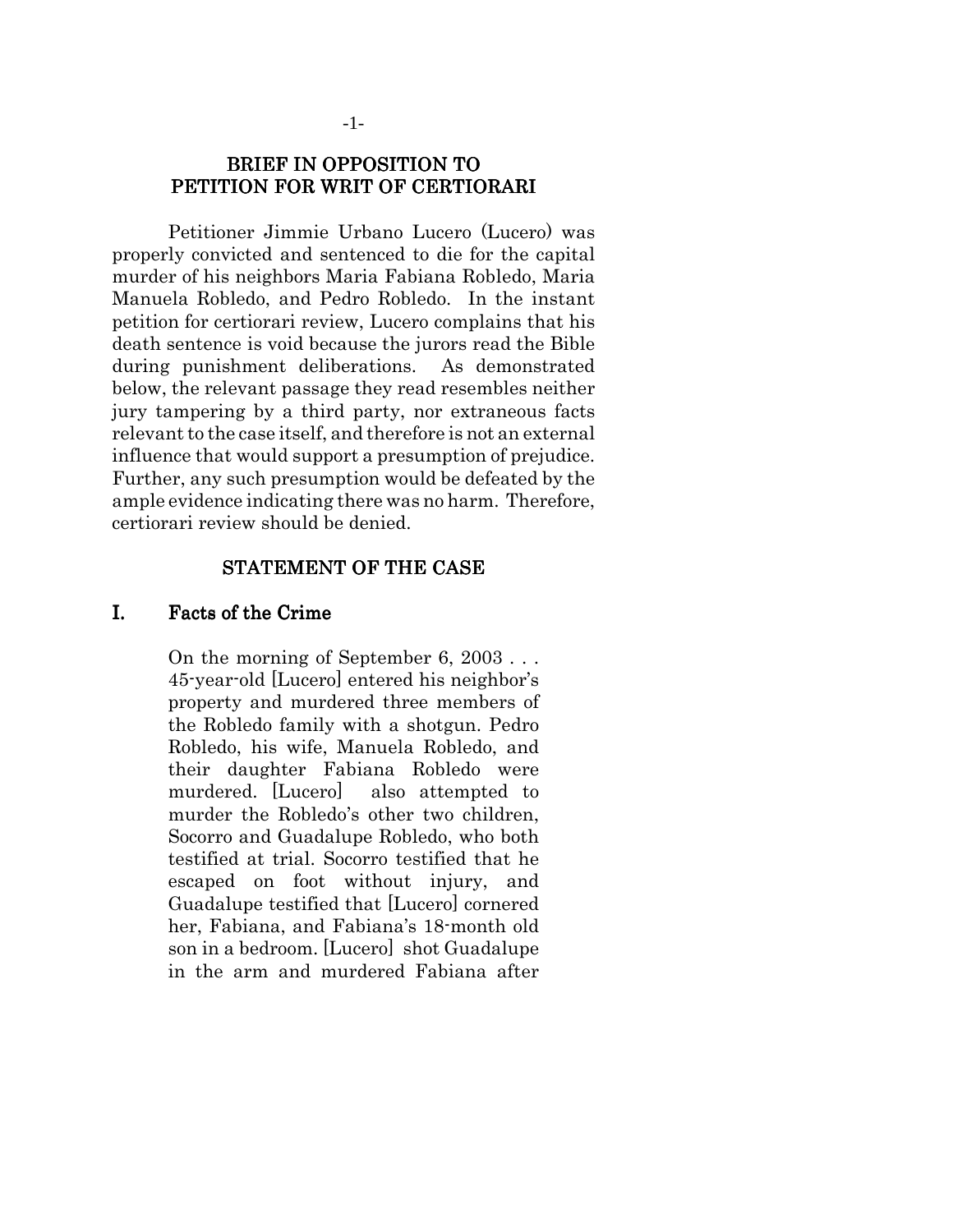pulling her son from her arms.

Lucero v. State, 246 S.W.3d 86, 88 n.1 (Tex. Crim. App. 2008). On May 23, 2005, Lucero was convicted of capital murder.<sup>1</sup> CR 215. Pursuant to the jury's answers to two statutory special issues, the trial judge sentenced him to death on May 26, 2005. CR 214-216.<sup>2</sup>

## II. Facts on Punishment

The State presented evidence that Lucero had assaulted and threatened various family members, girlfriends, other people, and pets; unlawfully carried a weapon; drove while intoxicated and burglarized a home. 17 RR 7-46, 138-39, 145-47, 163-65; 18 RR 86-89, 102-03, 125-34, 140-41, 145-46, 178-80; SX 178.<sup>3</sup> The State also presented testimony by the chief investigator for the Special Prosecution Unit, regarding the prevalence and violence of crimes within the prison system. 17 RR 80- 135.

Lucero presented evidence that he was a favorite uncle to his siblings' children, and that he had been baptized at a local church. 17 RR 67-68; 18 RR 106-07; 19 RR 217-18; 20 RR 12. He was one of ten children abandoned by his father at a young age, and dropped out of school in the eleventh grade. 19 RR 28-29. Lucero's father was mentally ill and spent time in institutions. 20 RR 8-10. Lucero's mother and sisters testified that he

<sup>1</sup> Tex. Penal Code Ann. § 19.03(a)(7) (West 2006).

<sup>2</sup> Tex. Code Crim. Proc. art. 37.071, §§ 2(b) & (e)(West 2006).

<sup>3</sup> "RR" stands for the Reporter's Record of proceedings during the trial, preceded by volume number and followed by page number(s); "SX" denotes the State's Exhibits admitted into evidence.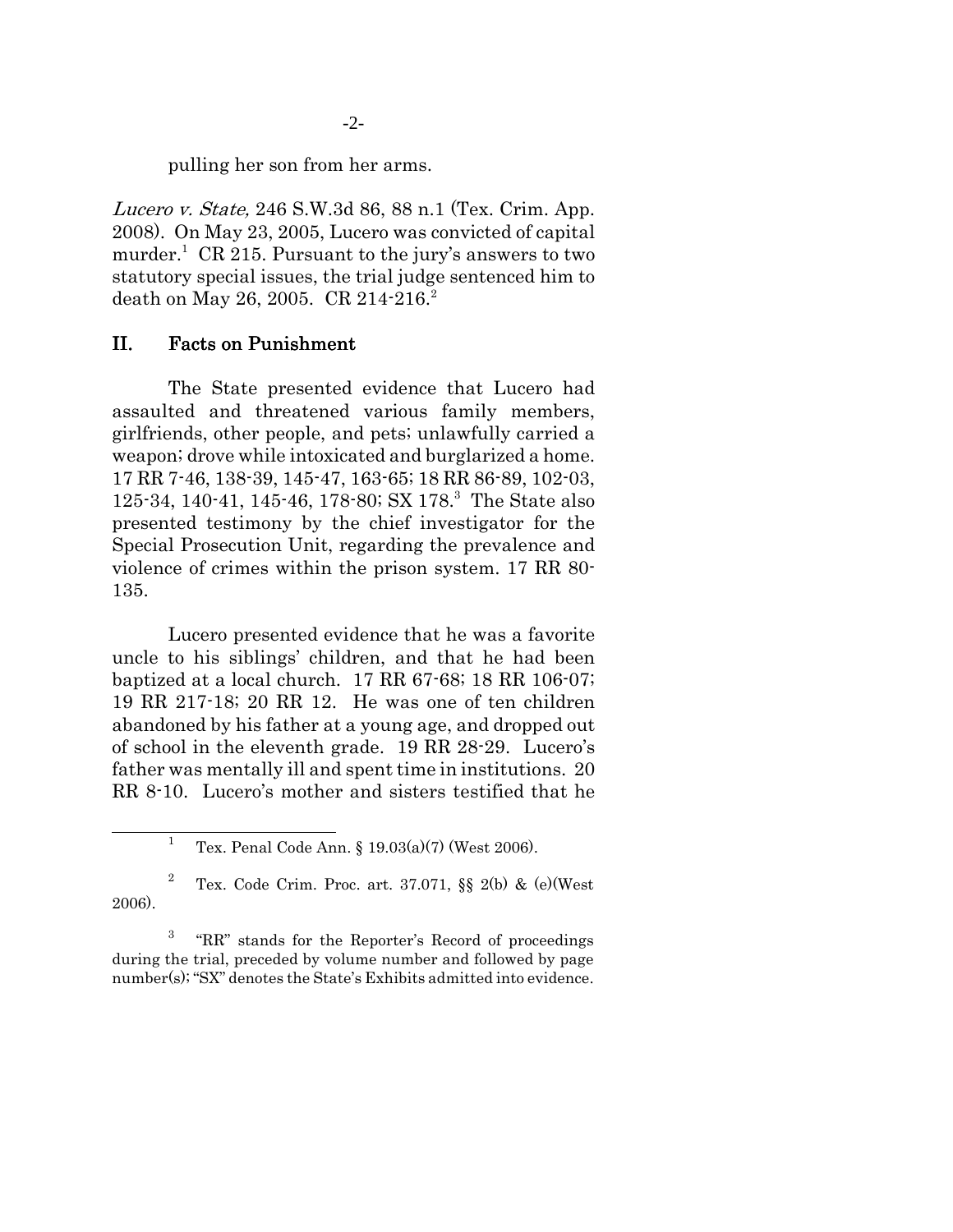lived next door to his mother, checked on her frequently, took her grocery shopping and to the doctor's office, and took care of her home and yard for her. 19 RR 157-159, 224, 232; 20 RR 6-7. Additionally, Lucero presented testimony to the effect that the victims were rude to Lucero's elderly mother by cursing, having loud parties, and urinating in their backyard. 18 RR 59-60, 80-82; 19 RR 163-68; 20 RR 16-18, 34-37.

Dr. Steven Schneider, a forensic psychologist, testified that Lucero became tearful and would not discuss the crime with him. 19 RR 31. He also opined that Lucero was mildly to moderately neurologically and cognitively impaired, has an IQ of 73, was less able to consider the consequences of his actions, and had issues that could be addressed with medication. 19 RR 34, 36- 37, 46. Lucero also presented testimony that he tried to commit suicide while awaiting trial. 19 RR 188-93.

## III. Relevant Facts Regarding the Jury's Punishment Deliberations

The record establishes that the jury foreman read Romans 13:1-6, from the New International Version of the Bible, to the jury early on during punishment-phase deliberations. This took approximately two minutes, several hours before the verdict was rendered. CR 375; see also 275-278; 293-297; 300-328. Those verses provide:

> 1 Everyone must submit himself to the governing authorities, for there is no authority except that which God has established. The authorities that exist have been established by God.

> 2 Consequently, he who rebels against the authority is rebelling against what God has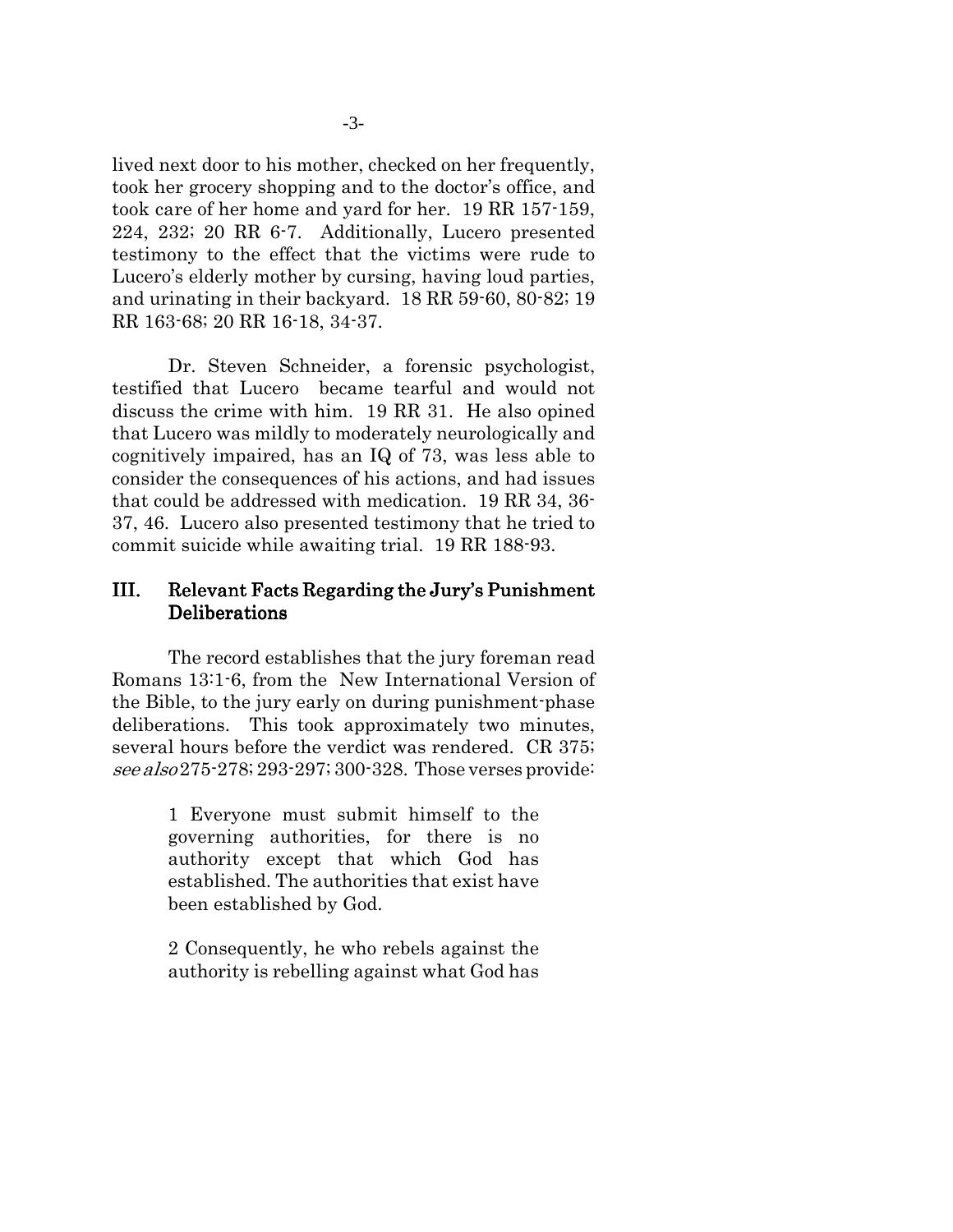instituted, and those who do so will bring judgment on themselves.

3 For rulers hold no terror for those who do right, but for those who do wrong. Do you want to be free from fear of the one in authority? Then do what is right and he will commend you.

4 For he is God's servant to do you good. But if you do wrong, be afraid, for he does not bear the sword for nothing. He is God's servant, an agent of wrath to bring punishment on the wrongdoer.

5 Therefore, it is necessary to submit to the authorities, not only because of possible punishment but also because of conscience.

6 This is also why you pay taxes, for the authorities are God's servants, who give their full time to governing.

Lucero v. State, 246 S.W.3d at 89 n. 4.

After the trial, Lucero filed new trial motion raising a claim of jury misconduct. CR 220-223.<sup>4</sup> He attached to his motion an affidavit from a juror that provided:

> I served as a juror in the case styled The State of Texas v. Jimmie Urban [Urbano] Lucero in the 251st District Court in Potter County, Texas. During jury deliberations at

<sup>4</sup> "CR" stands for the Clerk's Record of papers filed regarding this case, followed by page number(s).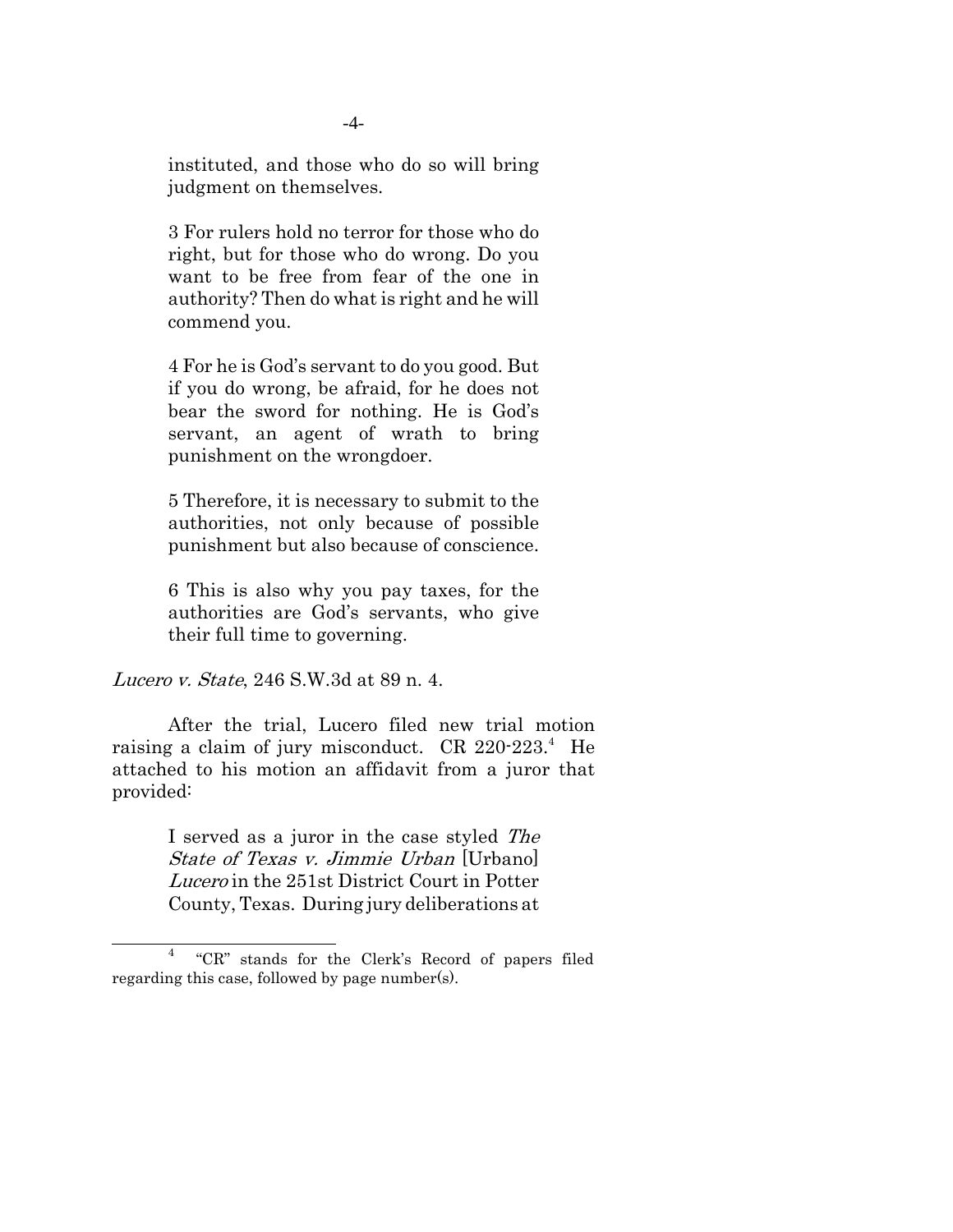the punishment phase of the trial, I recall that the jury foreman suggested that we take a "straw vote" or a preliminary vote on the two special issues to see where we, as the jury were. The initial vote on both special issues showed 10 jurors were in favor of answering the questions in a way in which the death penalty would be imposed. The remaining two jurors were unwilling to answer those questions in a way in which the death penalty would be imposed. It was a[t] this point in time that the jury foreman took out a Bible which he had with him. He read some scripture from the Bible. This scripture had to do with a Christian's duty to obey, conform and consent to the will and laws of man. This reading of scripture occurred before the final votes were taken by the jury on the two special issues regarding the probability that the Defendant would commit criminal acts of violence in the future and the sufficiency of mitigating evidence which would justify a life sentence in place of the death penalty. Although there was not a unanimous vote by the jury as a whole on the two special issues before the reading of the scripture, the vote was unanimous on both special issues some time after the reading of scripture. The foreman of the jury then informed the bailiff and the Court that we had reached a unanimous verdict which called for the death penalty against Jimmie Lucero.

CR 220-223. Lucero further claimed that the trial court must hold a hearing on his new trial motions so that he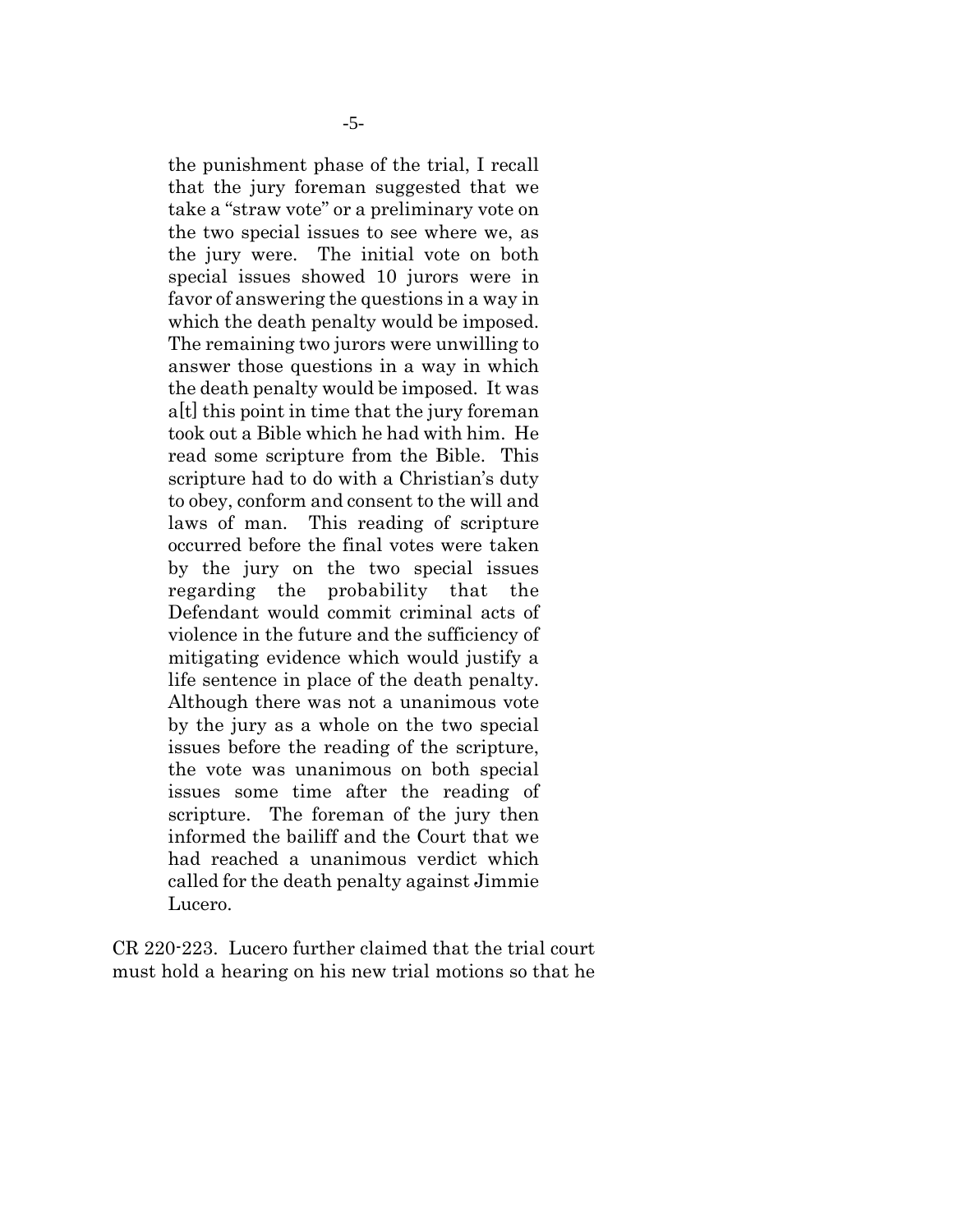could develop the circumstances of the Bible reading. CR 237-43.

Texas Rule of Evidence 606(b) generally prohibits a juror from testifying about jury deliberations for the purpose of impeaching the jury's verdict, but it includes an exception that a juror may testify "whether any outside influence was improperly brought to bear upon any juror."<sup>5</sup> Relying primarily on civil cases, the State replied that the Bible reading was not an "outside influence" and that appellant was, therefore, improperly attempting to impeach the jury's verdict under Rule 606(b). CR 254.<sup>6</sup>

The juror whose affidavit was submitted by Lucero

 $5$  Rule 606(b) provides: Upon an inquiry into the validity of a verdict or indictment, a juror may not testify as to any matter or statement occurring during the jury's deliberations, or to the effect of anything on any juror's mind or emotions or mental processes, as influencing any juror's assent to or dissent from the verdict or indictment. Nor may a juror's affidavit or any statement by a juror concerning any matter about which the juror would be precluded from testifying be admitted in evidence for any of these purposes. However, a juror may testify: (1) whether any outside influence was improperly brought to bear upon any juror; or (2) to rebut a claim that the juror was not qualified to serve.

 $6$  Citing Golden Eagle Archery Inc. v. Jackson, 24 S.W.3d 362, 366-75 (Tex.2000)(rules contemplate that an "outside influence" originates from sources other than the jurors themselves); *Brandt v.* Surber, 194 S.W.3d 108, 134 (Tex.App.-Corpus Christi 2006, pet. denied) (a jury's discussion of newspaper articles is not an "outside influence"); Easly v. State, 163 S.W.3d 839, 842 (Tex.App.-Dallas 2005, no pet.) (a chart brought into jury room with calculations of time appellant would serve in prison after application of the parole laws is not an "outside influence"); Perry v. Safeco Ins. Co., 821 S.W.2d 279, 281 (Tex.App.-Houston [1st Dist.] 1991, writ denied) (juror using dictionary to share a definition with other jurors is not an "outside influence").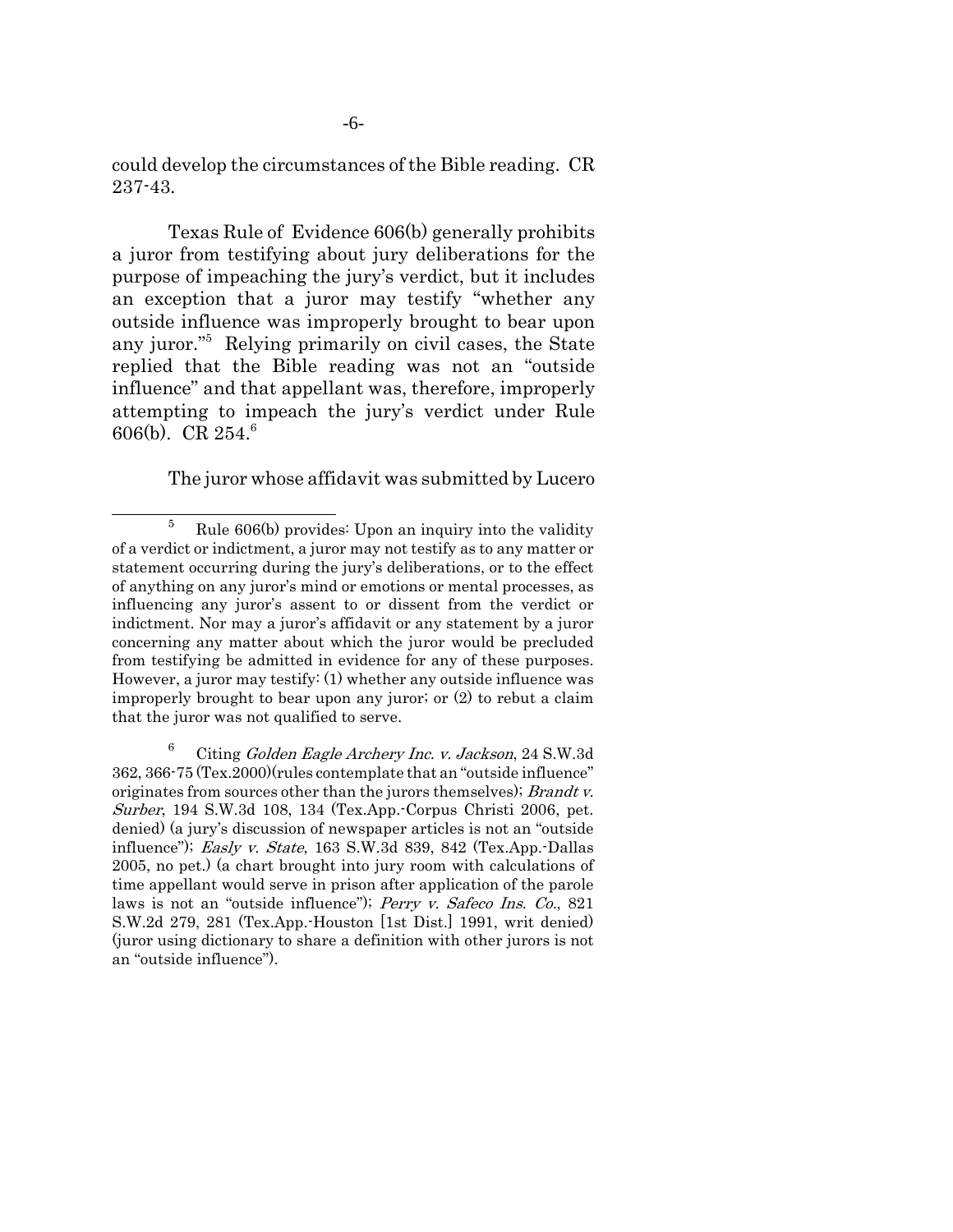gave a subsequent affidavit stating there was no connection between the Bible reading and the deathpenalty votes. CR 293-297. All twelve jurors signed affidavits concerning the reading of the Bible during the punishment deliberations. CR 275-278; 293-297; 300- 328. Eleven jurors agree that nothing was read suggesting that a murderer should be executed under Biblical law. The last juror does not recall what Scripture was read. CR 325. The two jurors who changed their votes after the preliminary vote state that the reading of the scripture and its content had no effect on their votes on the issues presented to the jury. CR 300-304, 306-308.

The trial court responded to Lucero's motion for new trial by requesting additional briefing, noting

> A motion for new trial supported only by inadmissible statements does not raise a matter upon which an appellant could be entitled to relief. . . Affidavit testimony to support a motion for new trial states reasonable grounds only if the matter discussed in the affidavit would be admissible in a subsequent hearing on the motion.

CR 231 (citing Dunkins v. State, 838 S.W.2d 898 (Tex.App.- Texarkana 1992, pet. ref'd.). After considering both parties' briefs, the trial court denied the hearing and motion for new trial and stated:

> While I recognize that "sometimes trial courts choose to wisely make a full record of factual matters in death penalty cases", I believe that such action is contrary to the public policy being promoted by Rule 606(b)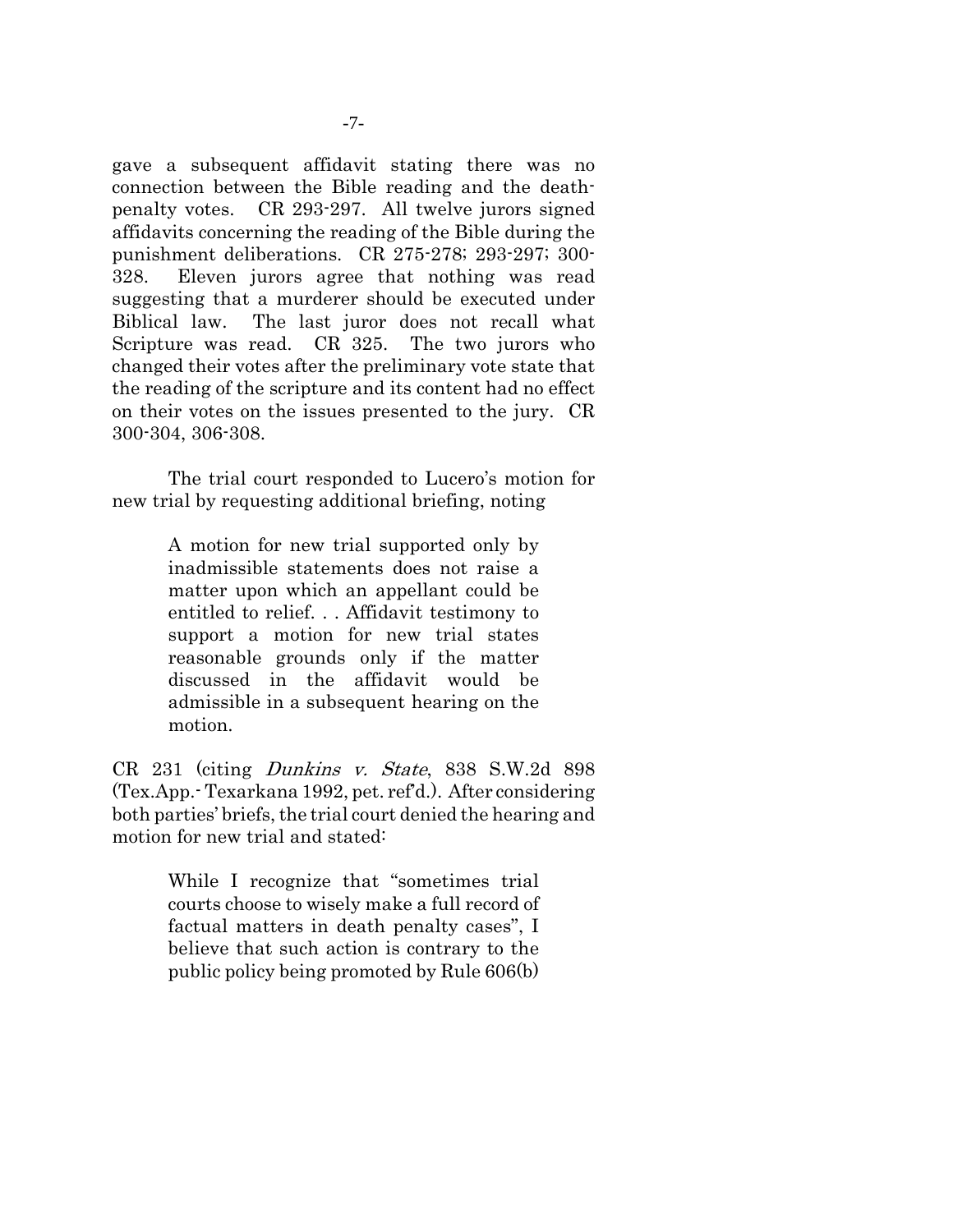of the Texas Rules of Evidence, in that it would subject the jurors to the rigors of direct and cross examination regarding their deliberations. Such public scrutiny of confidential deliberations would discourage open discussion among jurors and could potentially be threatening to the entire jury process.

To conduct a hearing simply to make a record, without any expectation that the hearing would result in admissible evidence, does not protect jurors from the inconvenience and potential harassment that such a hearing would impose. Therefore, under the present circumstances, I do not believe that [Lucero] has raised an issue which would require an evidentiary hearing.

CR 350-51.

## IV. Disposition in Court Below

Direct appeal to the Texas Court of Criminal Appeals is automatic.<sup>7</sup> After reviewing his seven points of error, the lower court affirmed the trial court's denial of a hearing and the jury's judgment and sentence of death. Lucero v. State, 246 S.W.3d at 88. Specifically, the lower court found that the record presented no reasonable grounds for relief. It further held that Lucero's request for an evidentiary hearing on his motion for new trial was appropriately denied, because the record showed that the scripture reading was brief and merely admonished jurors to follow "man's law," that the

<sup>7</sup> Tex. Code Crim. Proc. art. 37.071, § 2(h).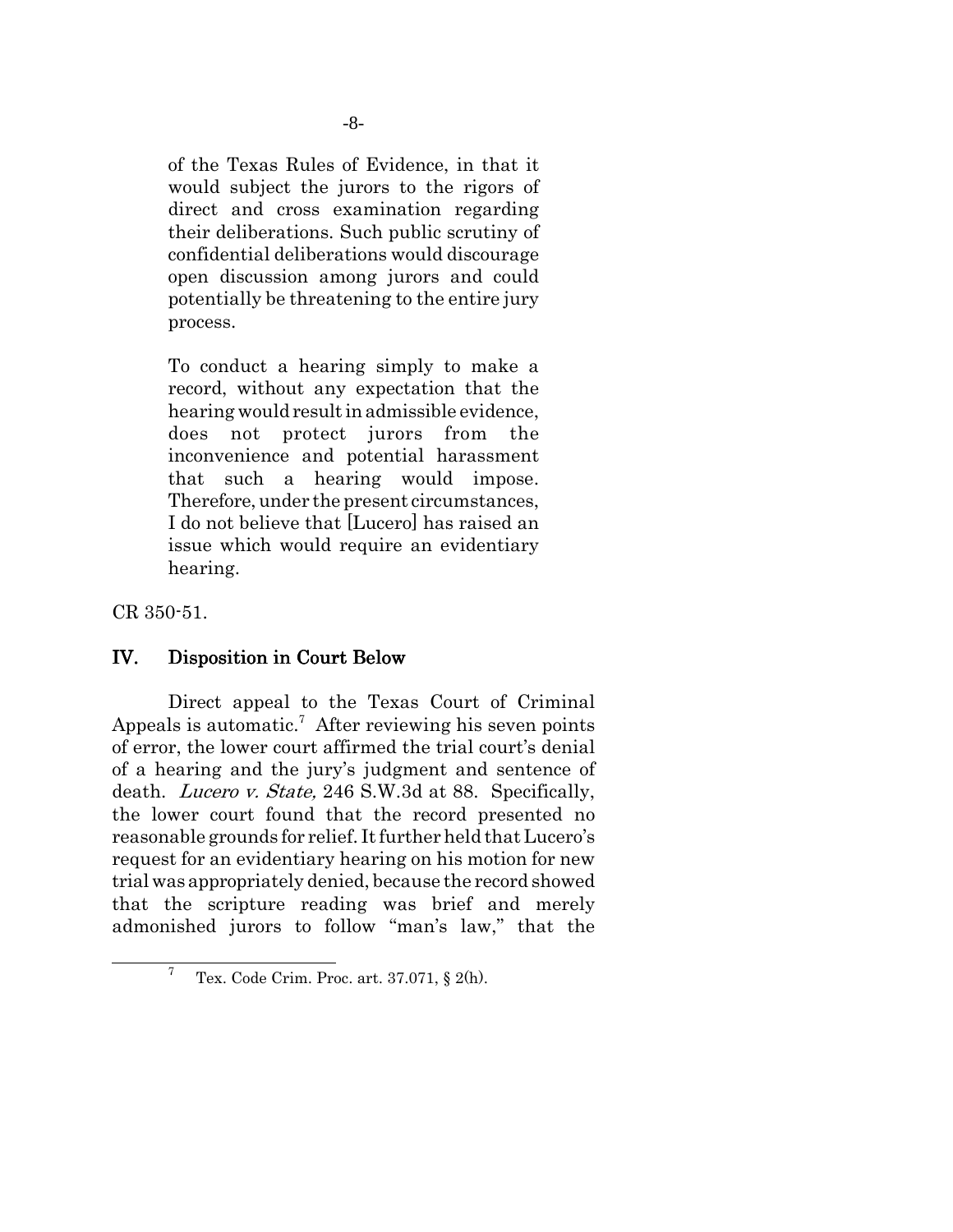quotation duplicated that which was in trial court's instructions, and juror affidavits clearly indicated that scripture had no effect on the verdict, which was rendered some hours later. *Id.* at 89. This petition follows.

### REASONS FOR DENYING THE WRIT

## I. The Jurors' Consultation of the Bible in the Jury Room Did Not Constitute an External Influence That Raises a Presumption of Prejudice Under the Sixth Amendment.

This Court has held that a defendant's Sixth Amendment right to an impartial jury is violated when the jury is exposed to outside influences during its deliberations. Parker v. Gladden, 385 U.S. 363, 364-65 (1966) (citing Turner v. Louisiana, 379 U.S. 466, 472-73 (1965)). Such outside influences trigger a rebuttable presumption of prejudice. Remmer v. United States, 347 U.S. 227, 229 (1954). Although this Court has not precisely defined "outside influence," it has offered some guidance. For example, information about the case from a newspaper account or a third person that was not introduced as evidence during trial is an external influence. Tanner v. United States, 483 U.S. 107, 117 (1987) (citing Mattox v. United States, 146 U.S. 140, 149- 50 (1892); Parker, 385 U.S. at 365; and Remmer, 347 U.S. at 228-30). On the other hand, improper communications between jurors themselves, or irregularities within the jury room, are internal. *Id.* (citing *McDonald v. Pless,* 238 U.S. 264, 267 (1915); and Hyde v. United States, 225 U.S. 347, 384 (1912)); see also id. at 125 (categorizing juror intoxication or sleeping as internal).

Whether an influence is "external" or "internal" depends on the facts of each case, but at its core the distinction amounts to an examination of the "nature of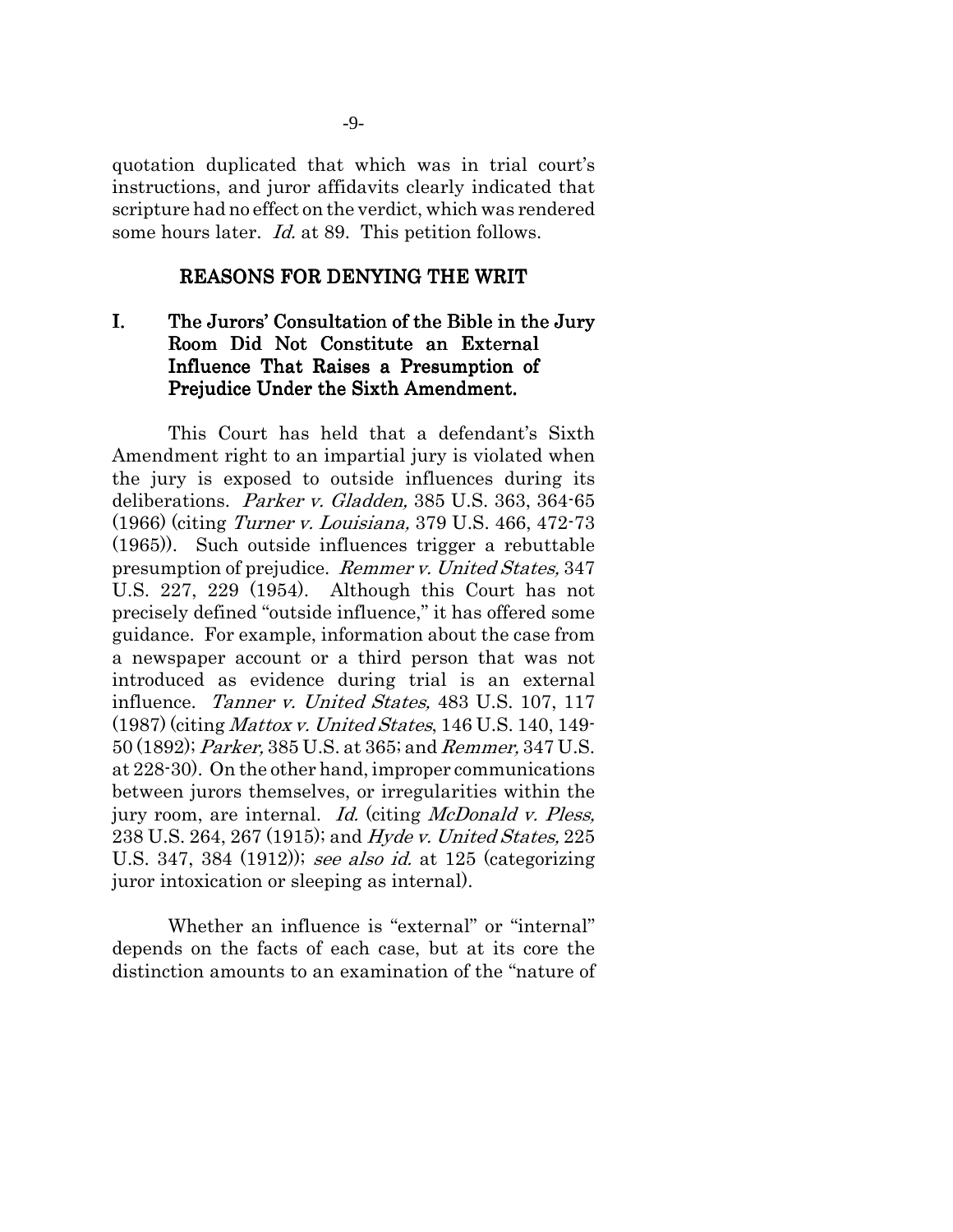the allegation" of an improper influence on the jury. Tanner, 483 U.S. at 117; see Oliver v. Quarterman,  $\cdots$ F.3d ----, 2008 WL 3522425, (5th Cir. August 14, 2008); Robinson v. Polk, 438 F.3d 350, 363 (4th Cir. 2006) ("Under clearly established Supreme Court case law, an influence is not an internal one if it (1) is extraneous prejudicial information; i.e., information that was not admitted into evidence but nevertheless bears on a fact at issue in the case, or (2) is an outside influence upon the partiality of the jury, such as 'private communication, contact, or tampering with a juror.'") (internal citations omitted). Judge King, in his dissent from the denial of en banc rehearing in Robinson, cogently synthesized these Supreme Court cases:

> The external influences recognized by the Court in those decisions are factually diverse, but they share a single, constitutionally significant characteristic: they are external to the evidence and law in the case, and carry the potential to bias the jury against the defendant. This legal principle unifies the bailiff's remarks disparaging the defendant in Parker, the relationship of confidence between the jury and key prosecution witnesses in Turner, and the effort to bribe a juror in Remmer.

Robinson v. Polk, 444 F.3d 225, 231 (4th Cir. 2006) (King, J., dissenting).

This Court's rationale in this area is logical and clear. For example, the Fifth Circuit recently found that a Bible passage from Numbers

> . . . does not generally inform a juror's moral understanding of the world. The jurors did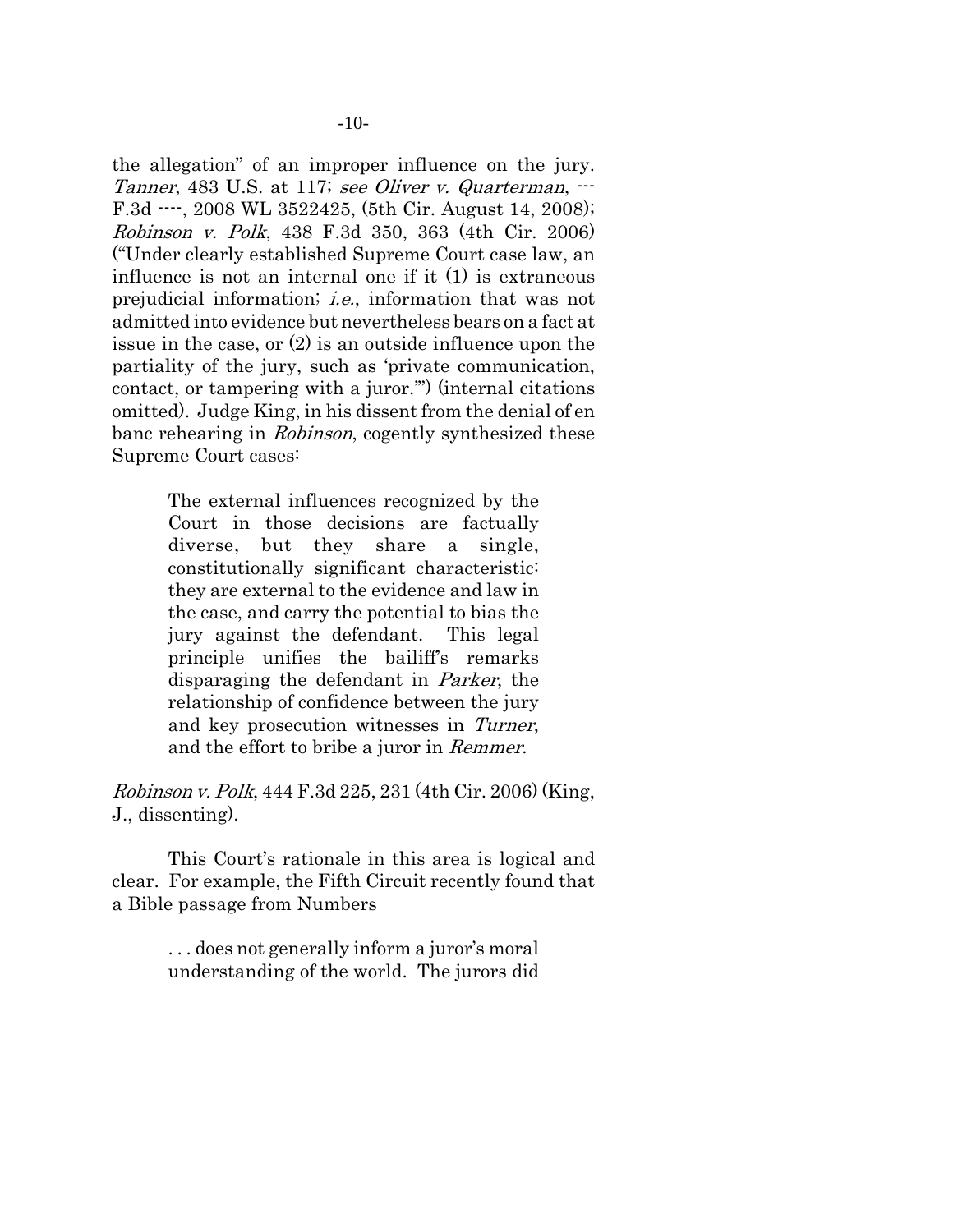not testify that they knew, as people of faith, that someone who hits another over the head with an "instrument of iron" or a "hand weapon of wood" so that the person dies is a murderer and should be put to death. Instead, several jurors testified that they read this passage in the Bible while they were in the jury room debating Oliver's fate. Thus, the jury's use of the Bible here amounts to a type of "private communication, contact, or tampering" that is outside the evidence and law, which is exactly what Remmer sought to circumscribe.

*Oliver*, 2008 WL 3522425 at \*17 (citing *Remmer*, 347 U.S. at 229). However, the passage Lucero complains of is not analogous to the Biblical instruction that certain murders should be punished by death, as in Oliver, nor a third party's attempt to bribe a juror, as in Remmer. Nor is it similar to the undue influence resulting from contact with law-enforcement officials described in *Parker* and Turner. Indeed, Remmer and its progeny turn on the fact that the external influences in question had evidentiary relevance to the trial itself. See Turner, 379 U.S. at 472-73 ("the 'evidence developed' against a defendant shall come from the witness stand in a public courtroom where there is full judicial protection of the defendant's right of confrontation, of cross-examination, and of counsel").

In this case, however, the Bible had no *evidentiary* relationship to the jury's punishment deliberations.<sup>8</sup> The

<sup>8</sup> The only fact issues before the jury were "whether there is a probability that [Lucero] would commit criminal acts of violence that would constitute a continuing threat to society" and "whether, taking into consideration all of the evidence, including the circumstances of the offense, the defendant's character and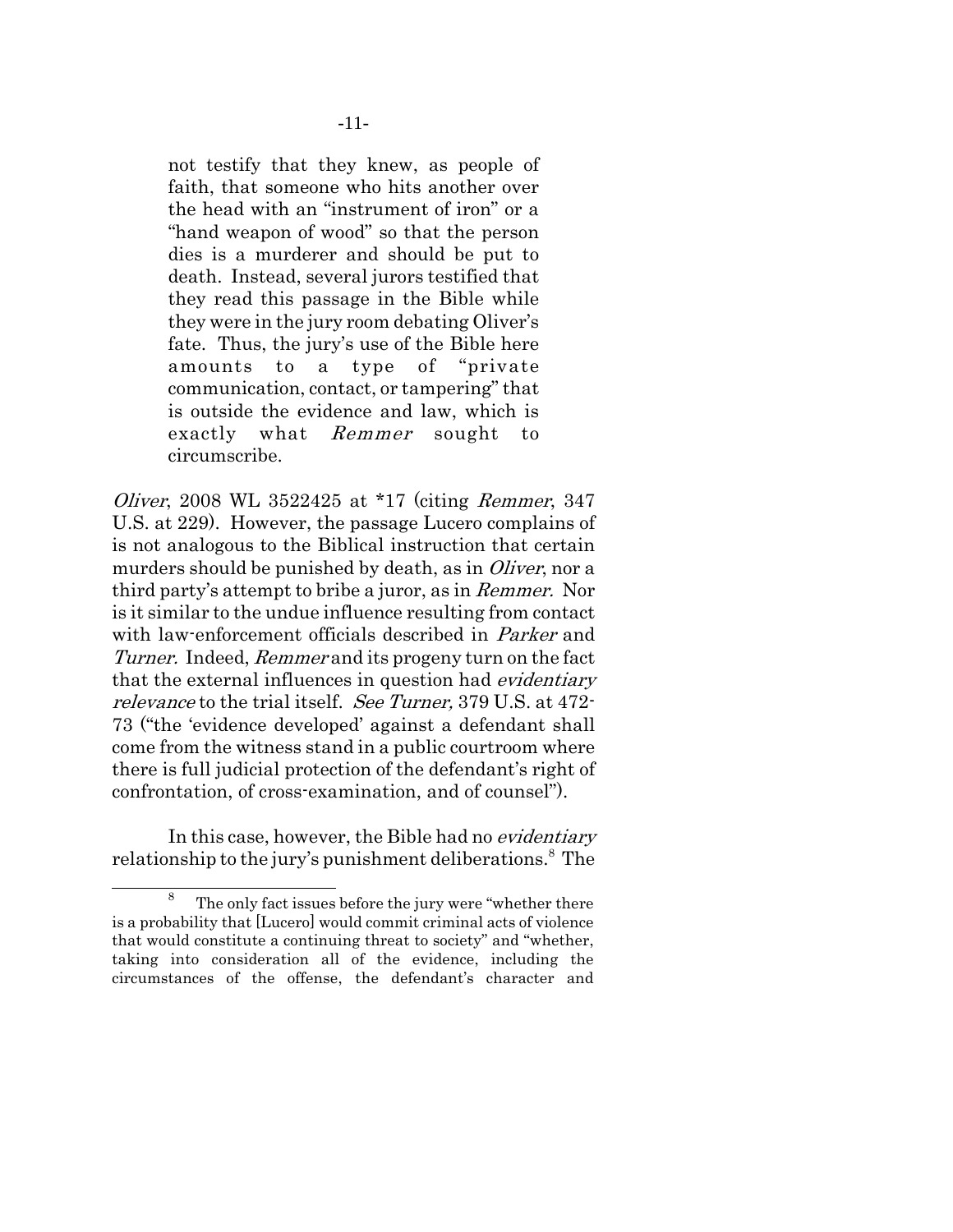Biblical passage from Romans in this case bears no relationship to the factual issues facing the jury. See, e.g., Keeton v. State, 724 S.W.2d 58 (Tex. Crim. App. 1987) (discussing factors to be considered by a jury in assessing future dangerousness). The passage involved confirms only the appropriateness of the jury following the court's instructions. That is not a factual issue at all; it duplicates the trial court's own charge authorizing the jury to make this moral judgment. Lucero v. State, 246 S.W.3d at 95.

This is the approach taken in sister circuits as well. For example, the Ninth Circuit has also assumed that a jury's reference to biblical verses during punishment deliberations is dissimilar to the types of misconduct addressed in Remmer, Parker, and Turner. Fields v. Brown, 503 F3d 755, 780-81(9th Cir. 2007). Instead, they merely reflect "notions of general currency that inform the moral judgment that capital-case jurors are called upon to make." Id. at 780. "The type of after-acquired information that potentially taints a jury verdict should be carefully distinguished from the general knowledge, opinions, feelings and bias that every juror carries into the jury room." Id. (quoting McDowell  $v$ . Calderon, 107 F.3d 1351, 1367 (9th Cir. 1997)) (quotation in McDowell omitted). Likewise, the Fourth Circuit has noted that a juror's consultation of the Bible during sentencing proceedings is not an external influence under Remmer. Billings v. Polk, 441 F.3d 238, 248 (4th Cir. 2006). The court expressed doubt that the juror's actions constituted a "private communication, contact, or tampering" within the meaning of Remmer, "which used

background, and the personal moral culpability of the defendant, there is a sufficient mitigating circumstance or circumstances to warrant that a sentence of life imprisonment without parole rather than a death sentence be imposed." Tex. Code Crim. Proc. art. 37.071,  $\S$  $(2(b)(1)$  &  $e(1)$ .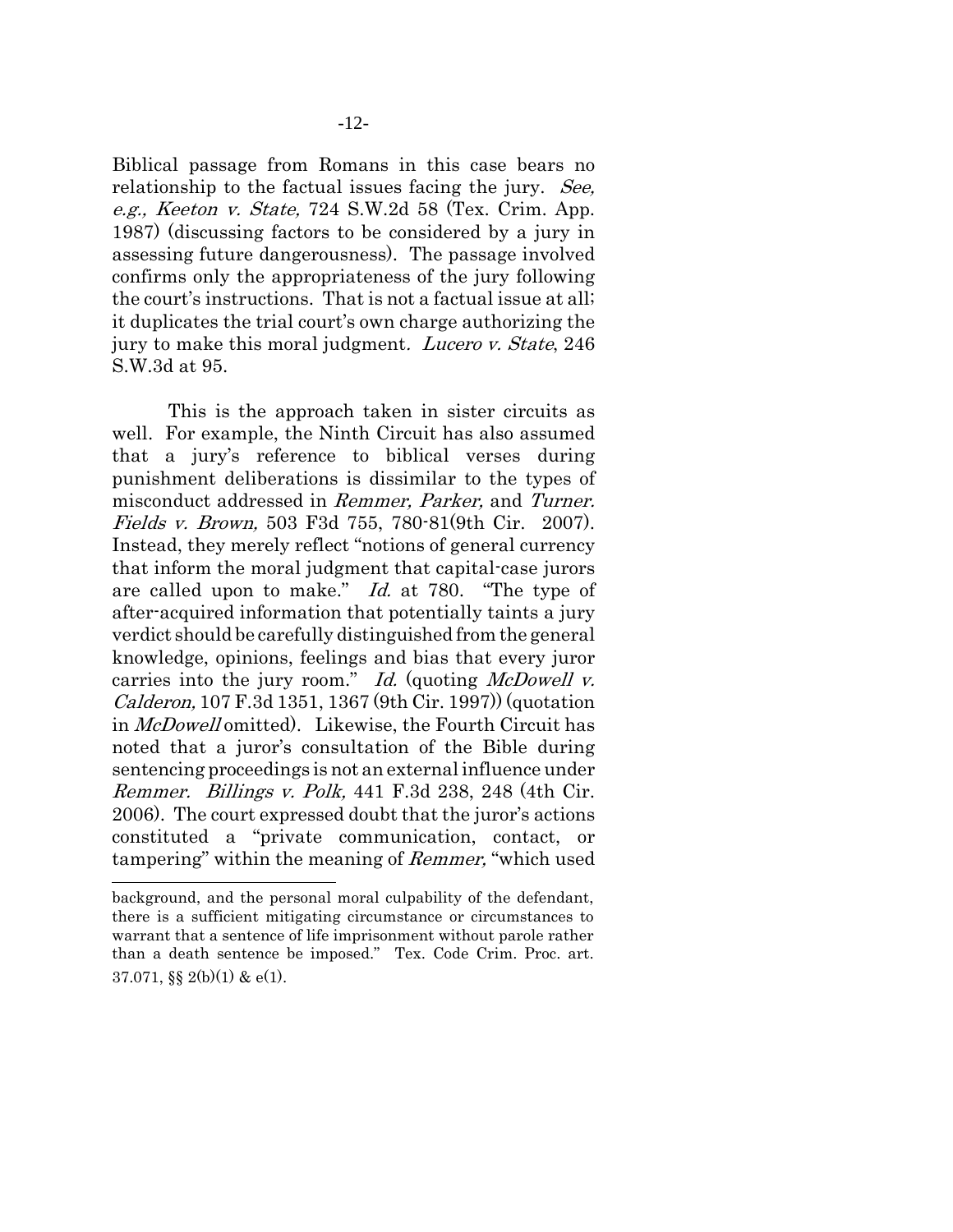those terms in the context of a case where a juror was offered a bribe and was subsequently investigated by an FBI agent during the trial." *Billings*, 441 F.3d at 248.

In the Sixth, Seventh, and Eighth Circuits, application of the Remmer presumption turns on the same case- and fact-specific discrimination between external and internal influences. See, e.g., United States v. Gallardo, 497 F.3d 727, 735-36 (7th Cir. 2007); Garcia v. Andrews, 488 F.3d. 370, 374-77 (6th Cir. 2007); Garcia v. Bertsch, 470 F.3d 748, 755-56 (8th Cir. 2006). Moreover, if there was error, it was trial error, not structural, and therefore is subject to harmless-error analysis under Chapman.<sup>9</sup>

Lucero contends there is a circuit split on the propriety of juries reading the Bible during their deliberations. Petition at 12-13. Procedurally speaking this case is not the best vehicle with which to address such a split, since the authorities to which Lucero refers are collateral attacks in the appeals circuit courts, not direct appeals in the states' highest courts. Lucero's strongest argument that there is a circuit split rests on the Eleventh Circuit opinion in McNair v. Campbell, finding a similar Biblical passage to be extraneous evidence creating a presumption of prejudice. Petition at 19; McNair, 416 F.3d 1291, 1309 (11th Cir. 2005). However, on facts much like these, habeas relief was properly denied because the State easily rebutted the presumption of prejudice. Id. As in Lucero's case, nothing judgmental or prejudicial was read. *Id.* As here, the passages and prayers merely had the "effect of encouraging the jurors to take their obligations seriously

<sup>9</sup> ". . . [B]efore a federal constitutional error can be held harmless, the court must be able to declare a belief that it was harmless beyond a reasonable doubt." Chapman v. California, 386 U.S. 18, 24 (1967).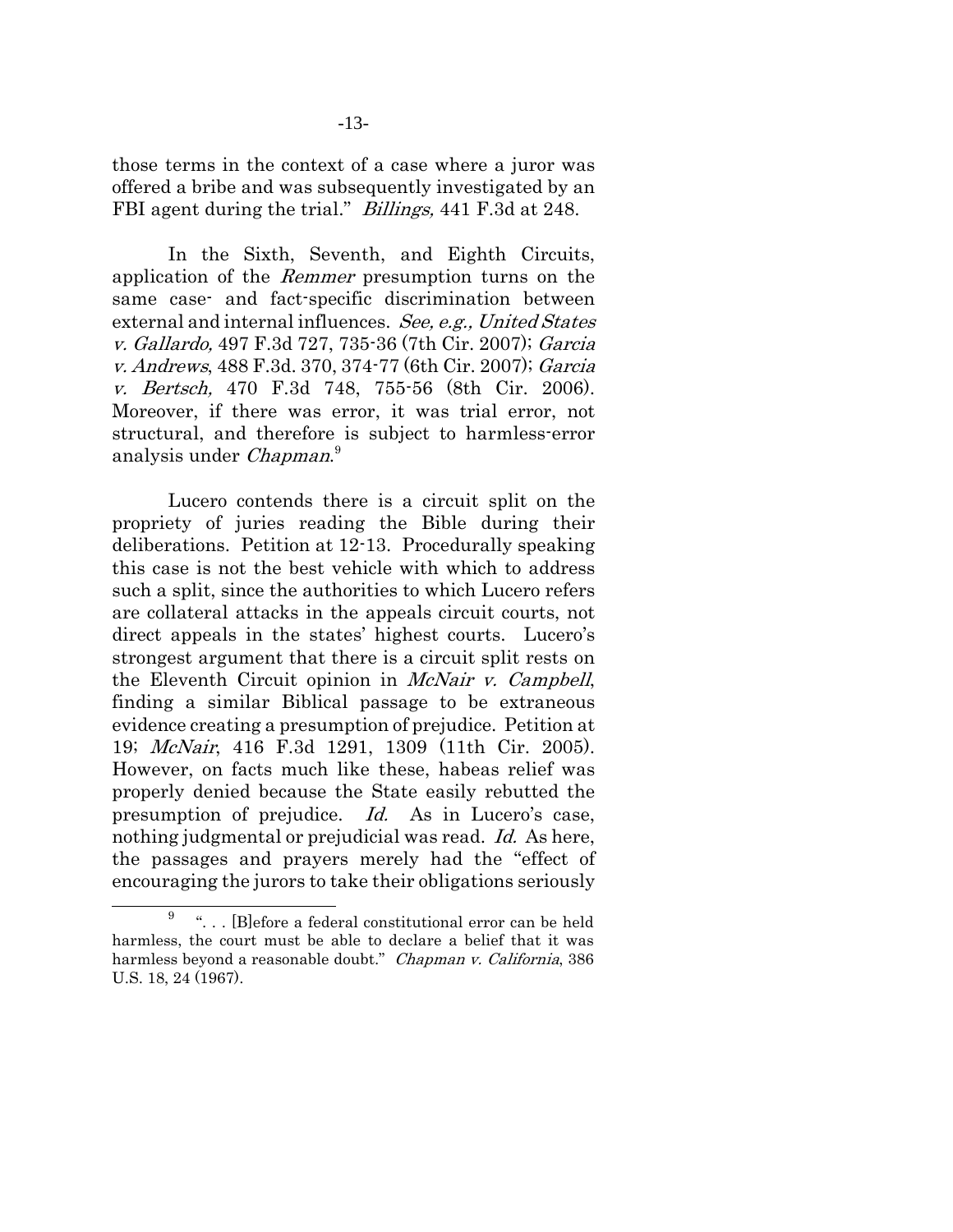and to decide the question of guilt or innocence based only on the evidence." Id.

In addition to the innocuous nature of the Bible passages and the fact that they did not distract the jury from basing its verdict on the evidence presented, two other factors indicated in McNair also strongly favor the State in the instant case. The Bible in both cases was brought in by a juror without the imprimatur of the court. Id. Additionally, the State offered overwhelming and largely uncontested evidence of guilt and future dangerousness, while the defense offered a fairly weak mitigation case.<sup>10</sup> Even if a presumption of prejudice were appropriate, the State overcame it. These factors establish both that Lucero failed to make the showing necessary to merit an evidentiary hearing, and that the jury's exposure to the passage in Romans was harmless. Id.

Many of the cases Lucero refers to actually find Biblical reference during deliberation to be harmless and subject to case-by-case analysis. Petition at 22 (citing People v. Williams, 148 P.3d 47 (Cal. 2006) (Bible permissibly counseled deference to governmental authority and affirmed validity of sitting in judgment of fellow human beings); *State v. Kelly*,  $502$  S.E.2d  $99$  (S.C. 1998) (mistrial denied when jury had available a prodeath-penalty religious tract during deliberations; prejudice to be determined on case-by-case basis); Jones v. Francis, 312 S.E.2d 200 (Ga. 1984) (no prejudice found when trial court permitted jury to bring Bible into deliberations); State v. Harrington, 627 S.W.2d 345

<sup>&</sup>lt;sup>10</sup> In *McNair*, the Bible was read only to the guilt-innocence jury, so there was no mitigation evidence presented at that time. 416 F.3d at 1309 n.19.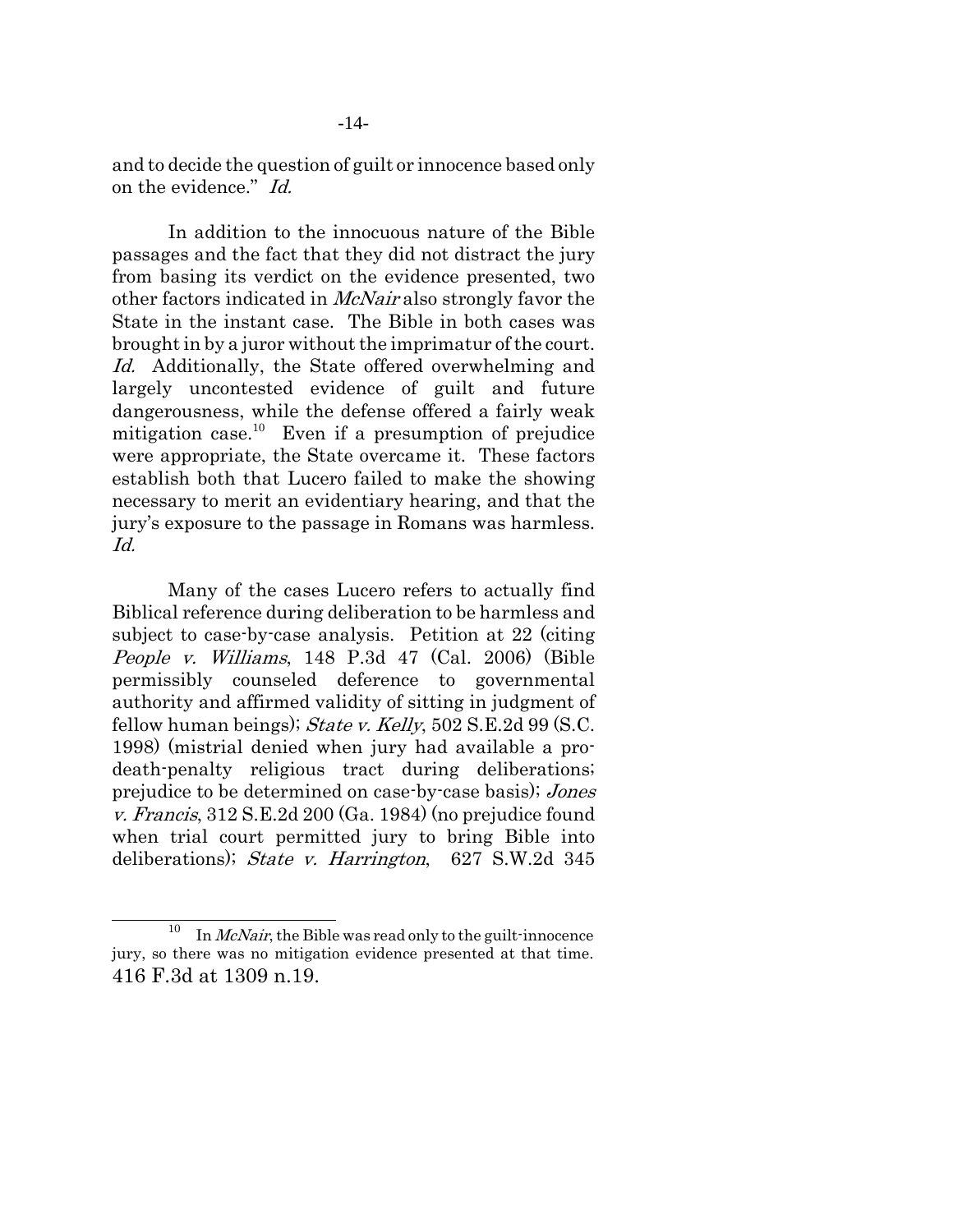(Tenn. 1981) (death sentence reversed for Witherspoon<sup>11</sup> error; in dicta the court comments that foreman buttressing his argument for the death penalty with the Bible during deliberations would have been reversible error). Lucero also cites United States v. Lara-Ramirez to support his argument. Petition at 21 (citing 519 F.3d 76 (1st Cir.-Puerto Rico 2008)). Lara-Ramirez presented an entirely dissimilar fact pattern and a completely contrary holding. There, the circuit court was evaluating the propriety of a mistrial ruling, when the trial court did not know whether the Bible was even read. Id. at 88-89 (citing Fields 503 F.3d at 781-82; Robinson v. Polk, 438 F.3d at 366; McNair, 416 F.3d at 1308). In comparison, Lucero's trial court had adequate information about the nature and extent of Biblical reference during deliberations upon which to make its decision.

Lucero's "circuit split" is actually variation between fact patterns which does not justify a grant of certiorari in this case. Lucero fails to present authority supporting the proposition that the Bible is an outside influence of the sort that gives rise to a presumption of prejudice. Yet even if it did, the lower court was completely reasonable in finding that presumption rebutted by evidence that there was no prejudice to Lucero.

## II. Both Subjective and Objective Evidence in the Record Supports the Lower Court's Finding that Error, if any, was Harmless.

Lucero next contends that jurors' subjective accounts of their deliberations cannot be considered in evaluating prejudice. Petition at 30. Lucero argues that the harm analysis was flawed because the lower court

<sup>&</sup>lt;sup>11</sup> Witherspoon v. Illinois, 391 U.S. 510 (1968).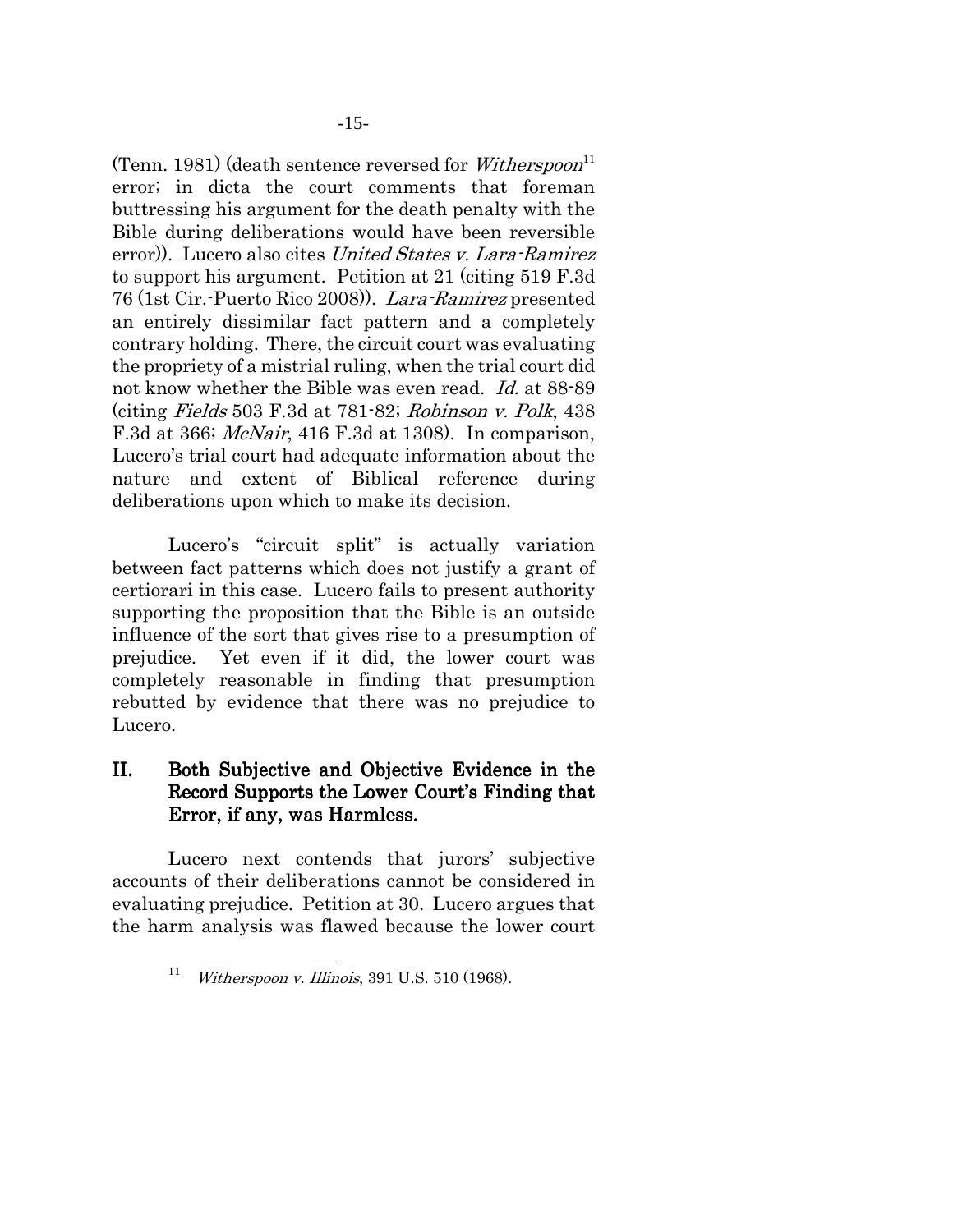based its conclusion on the juror affidavits. Id. at 30-31. He also complains that a hearing should have been held to cross-examine the jurors about their affidavits. Id. However, the lower court's conclusion was supported by objective data independent of the subjective juror accounts, and its harm analysis was appropriate. The trial error about which Lucero complains was harmless beyond a reasonable doubt and, therefore, does not state a basis for reversal. Chapman, 386 U.S. at 23; see also Delaware v. Van Arsdall, 475 U.S. 673, 681 (1986) (holding that "an otherwise valid conviction should not be set aside if the reviewing court may confidently say, on the whole record, that the constitutional error was harmless beyond a reasonable doubt"). Additionally, Lucero relies on case law which is taken out of context. The lower court properly applied Texas Rule of Evidence 606(b), which did permit consideration of the jurors' affidavits if the influence was found to be an external one. Therefore, the lower court essentially performed a commonplace hypothetical analysis: the Bible was not an external influence, but if it was, it was harmless. *Lucero* v. State, 246 S.W.3d at 95-97.

The court below conducted two separate inquiries: whether the Bible reading was improper, and if so, harmful, *and* whether the trial court properly denied Lucero's motion for new trial and motion for an evidentiary hearing. The lower court noted that the objective record showed that this brief reading of Biblical scripture, "which was essentially an admonishment to follow man's law (and, therefore, duplicated what was already in the court's charge)," occurred near the beginning of jury deliberations. Id. at 95. As the trial court and the court below found, both the content of the quote and the length of time between the reading and the punishment verdict indicate that the scripture had no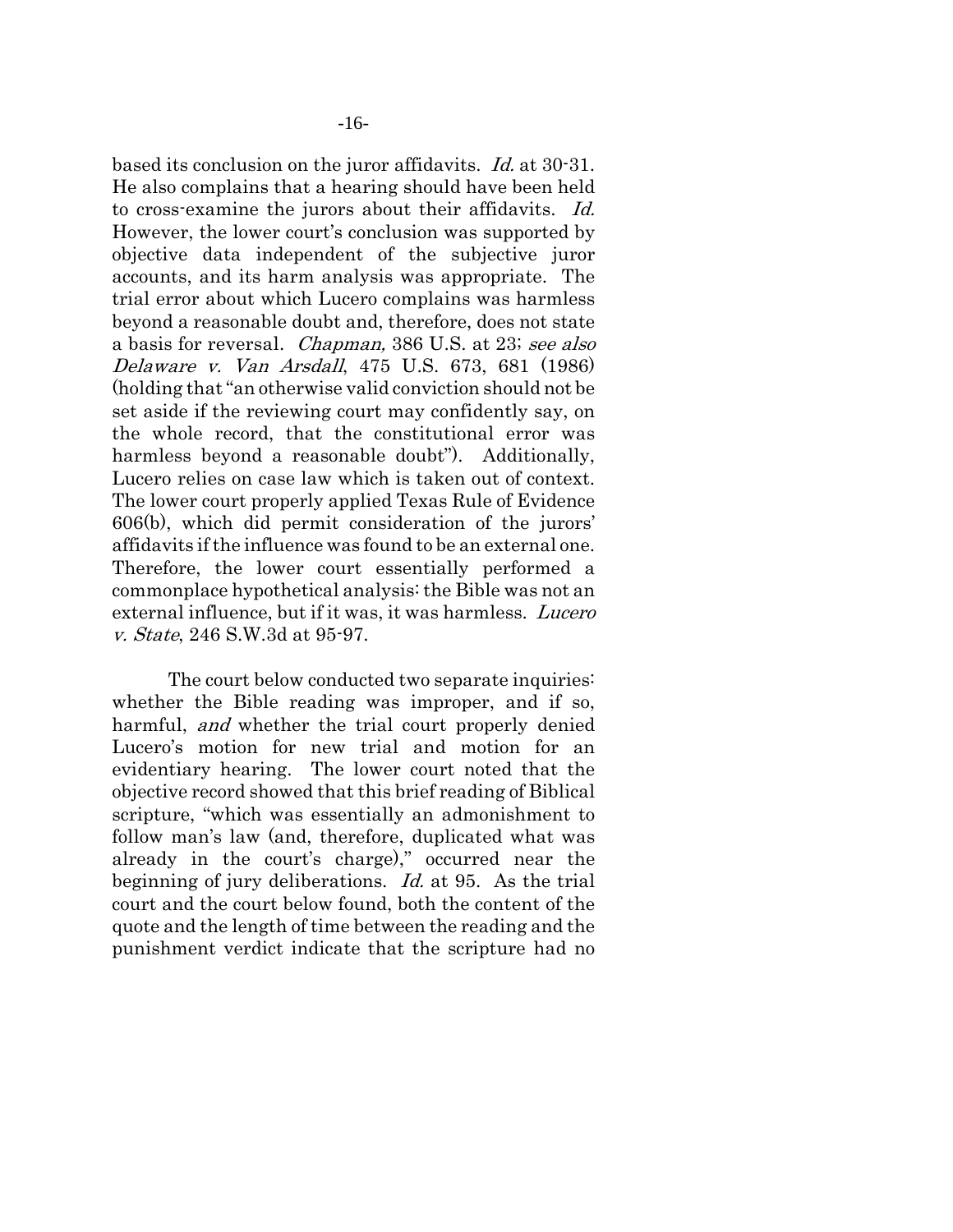beyond a reasonable doubt." Id.

Lucero argues that the juror affidavits are inadmissible under "federal law" and therefore the lower court had no evidence regarding harm. Petition at 30-31, citing Yates v. Evatt, 500 U.S. 391, 404-05 (1991), Smith v. Phillips, 455 U.S. 209, 216 (1982), and Rushen v. Spain, 464 U.S. 114, 121 n.5 (1983). This is a misstatement. Yates instead addresses an unconstitutional jury instruction and says nothing about a state court's evidentiary rules regarding admissibility of evidence in this context. Yates, 500 U.S. at 404-05. Smith specifically encourages the consideration of jurors' subjective mental processes in jury-bias cases. Smith, 455 U.S. at 216-17. The note in Rushen permits testimony about whether prejudicial outside information was introduced into deliberations, which logically includes evidence about whether the information was prejudicial. Rushen, 464 U.S. at 121 n.5. This is essentially what Tanner says, too. Even McNair relied on juror testimony regarding their subjective reaction to Biblical passages. McNair, 416 F.3d at 1309.

Under Texas' scheme, neither Lucero's affidavits nor the State's are admissible unless the Bible is found to

<sup>&</sup>lt;sup>12</sup> Therefore, this is nothing like *People v. Harlan*, which Lucero cites out of context. 109 P.3d 616 (Colo. 2005); see Petition at 22. There, the Biblical quotes commanded the death penalty for murderers, and the Colorado trial court concluded that because of that passage, not Romans 13, "there was a reasonable possibility that use of the Bible in the jury room to demonstrate a requirement of the death penalty for the crime of murder would have influenced a typical juror to reject a life sentence for Harlan." 109 P.3d at 619-20. And *Harlan* was decided on state law grounds, *not* the Sixth Amendment.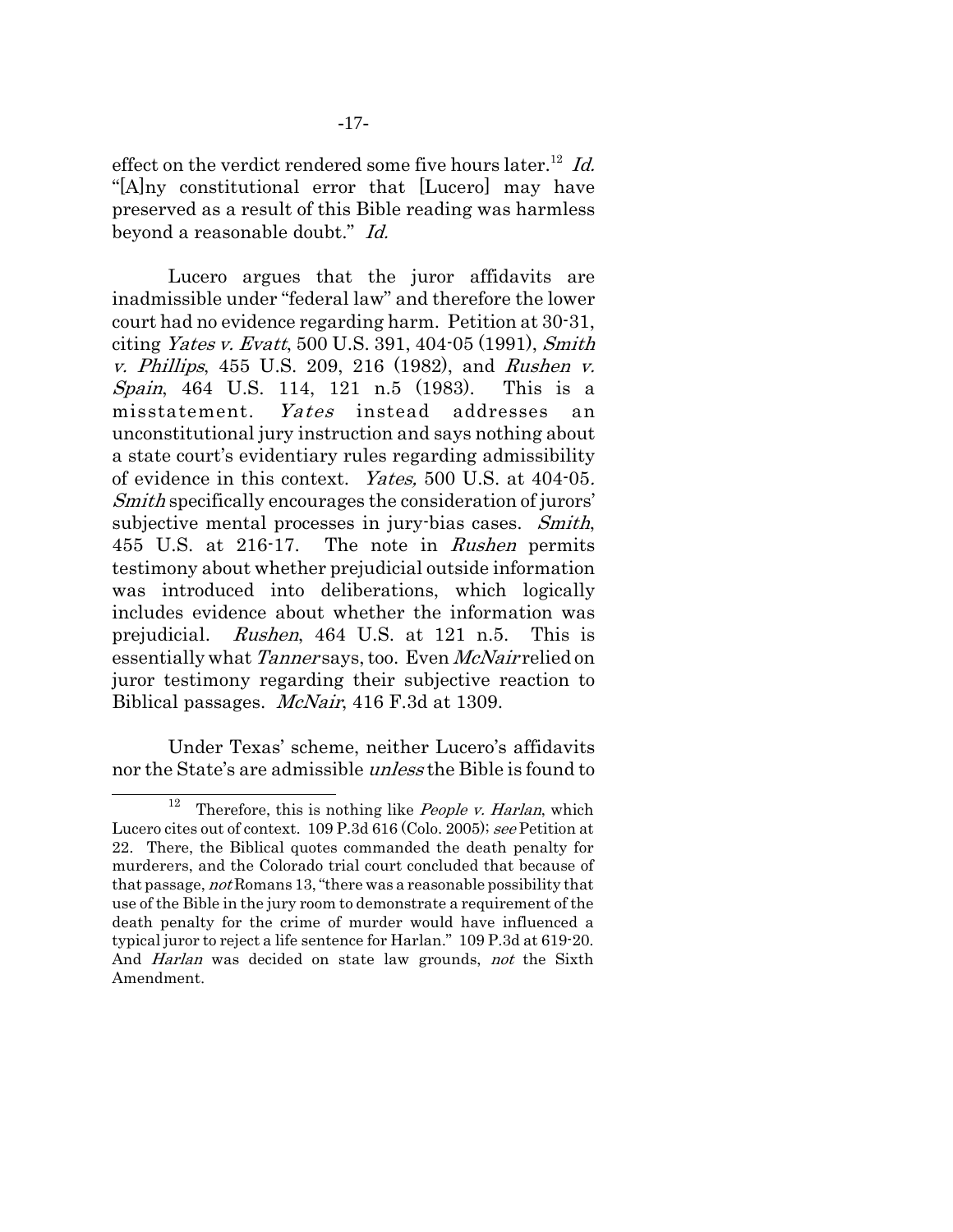be an external influence, and then testimony is permitted regarding whether the influence was "improper." Tex. R. Evid. 606(b). Ironically, if Lucero is correct and the Bible was an outside influence, the state statute *mandates* consideration of the jury's affidavits. Those affidavits conclusively demonstrate that the passage had no effect on the verdict. Lucero, 246 S.W.3d at 95.

Yet even discounting both sides' affidavits, the lower court's decision is supported by objective facts in the record. First, the content of the quotation speaks for itself. The portion read in deliberations did not introduce a competing set of laws—rather, it stressed that the jurors must obey the civil laws of government. Id. Since it is understandably difficult to be a juror in a deathpenalty case, the foreman chose that scripture in order to comfort people and reassure them that they should follow the law and instructions of the trial court, and that the Bible encouraged them to do so.<sup>13</sup> Id. at 92. The Romans text does not mandate obedience to the prosecutors per se, nor did the jury discuss Christian history texts on what Saint Paul meant or intended regarding separation of powers. See Petition at 35-36. Nor did the jury foreman connect the dots between Romans and reaching any particular verdict. Lucero, 246 S.W.3d at 92.

Second, the record reflects deliberations spanning several hours. One juror said that "[t]he reading of the Bible and the comfort comment probably took less than 2 and 1/2 minutes out of several hours of deliberations

<sup>13</sup> Texas Rule 606(b) does not prohibit considering juror testimony generally, only that which discusses the effect on the juror's mental processes influencing their verdict. Thus, it is perfectly acceptable to consider the foreman's description of what he read and his rationale for reading it, or another juror's account of how long the reading took and during what portion of deliberations it occurred.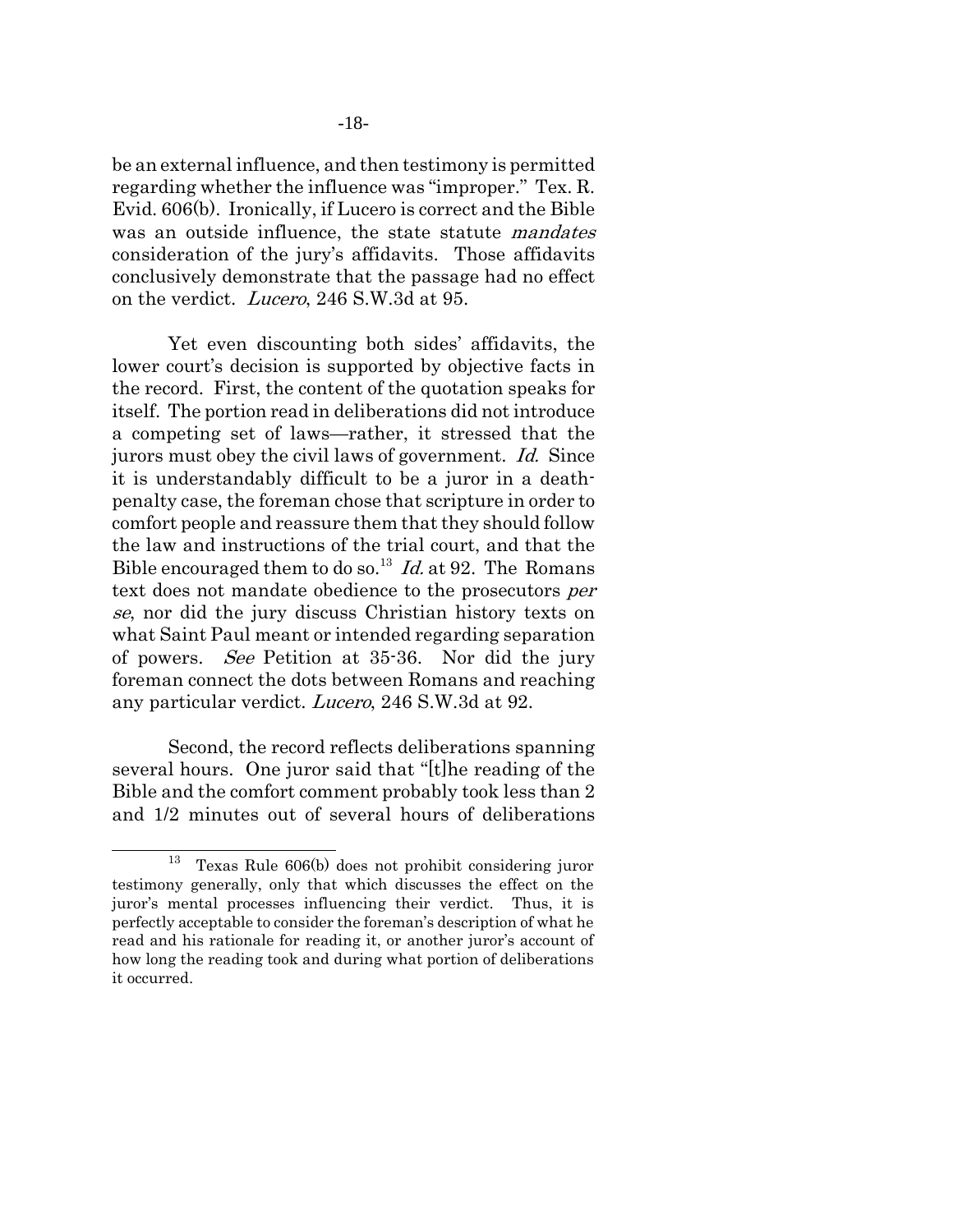discussing the charged law and the facts." Id. The record indicates that jury deliberations began at 12:20 pm and ended at 5:19 pm. The record also indicates that the scripture was read near the beginning of the deliberations, thus the jury deliberated for many hours after the scripture was read and before they rendered a final verdict. Id. at 95 n.9.

Thus, even were the lower court not permitted to consider the jurors' affidavits regarding their subjective impressions, it had adequate objective evidence in the record with which to conclude Lucero had failed to prove any harm. The trial court's decision was sound—the factually-irrelevant portion of Scripture read by the foreman could not have affected the verdict because it did not deal with punishment for murderers or indicate which way a juror should vote; at most, it advised the jurors to submit themselves to the authority of the court and its instructions— no more an "extrinsic influence" than the jury charge itself. See Petition at 16. Lucero would interpret this Biblical quote as mandating obedience to the prosecutors, not the government in general, and confuses court and legislature with the prosecutors as "the State," but no reasonable juror would, nor did Lucero's jurors do so. $14$  Further, the Bible was brought in by a juror. Last, the State offered overwhelming guilt and punishment evidence, while the defense offered a fairly weak mitigation case.

Further, Lucero's motion for new trial and a hearing were denied on other grounds, not the merits of the Constitutional claim. Lucero was only entitled to an evidentiary hearing if his motion for new trial and

 $14$  Carried to its logical conclusion, Lucero's argument would preclude instructing juries to obey the law, since the law is being enforced and championed by the law-enforcement officers and the prosecutors.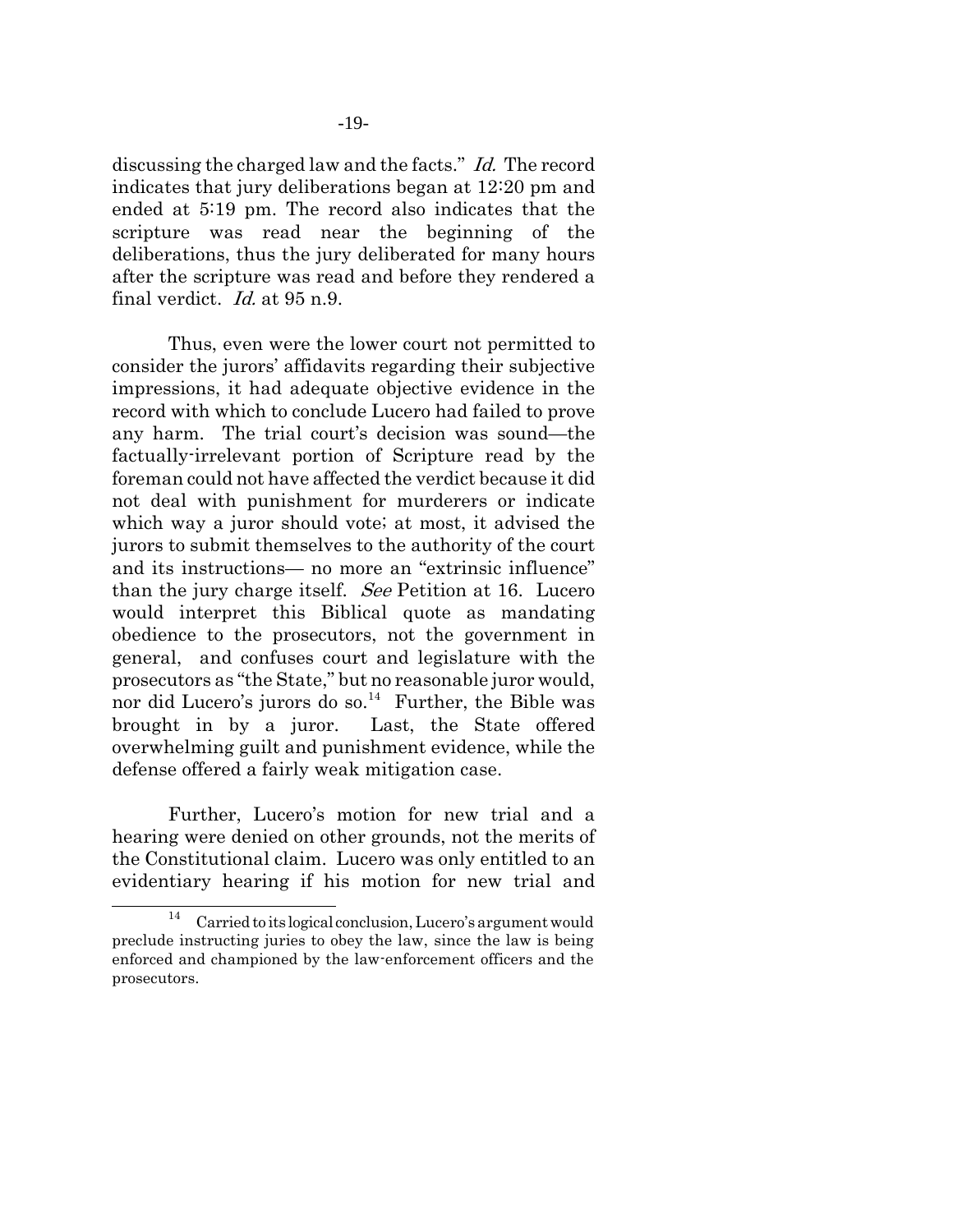accompanying affidavits raised matters not determinable from the record, upon which he could be entitled to relief. Lucero v. State, 246 S.W.3d at 94 (citing Wallace v. State, 106 S.W.3d 103, 108 (Tex.Crim.App.2003)). Neither the trial court nor the lower court had to decide whether the Bible qualified as an external influence because Lucero "present[ed] no 'reasonable grounds' that this Bible reading affected the jury's verdict." *Id.* at 95. Under state law, the trial court's decision is reviewed for an abuse of discretion. Lucero v. State, 246 S.W.3d at 94 (citing  $Martinez$  v.  $State$ , 74  $S.W.3d$  19, 22 (Tex.Crim.App.2002)). Lucero fails to show that the trial court's decision was an abuse of discretion.

Lucero argues, inconsistently, that the lower court was wrong for considering "the jurors' subjective testimony of the Bible's effect on their votes" and at the same time was wrong for not holding an evidentiary hearing *in order to consider the jurors' testimony*. Petition at 30. If the lower court had held that the Bible was an outside influence, Lucero would still have failed to make a reasonable showing that the scripture reading affected the jury's decision, which would be required to summon the jurors for cross-examination. Finding the Bible to be an outside influence would merely confirm the admissibility of the jurors' affidavits under the Texas Rule 606(b) exception for testimony about outside influences, revealing the inconsistent nature of Lucero's position. Lucero puts the cart before the horse. The courts below merely evaluated whether Lucero had made the requisite showing that a hearing was likely to produce useful information in order to merit holding a hearing. Since the trial court concluded that the products of such a hearing would nonetheless be inadmissible, it found Lucero's showing deficient and denied further inquiry behind the verdict. CR 350-51.